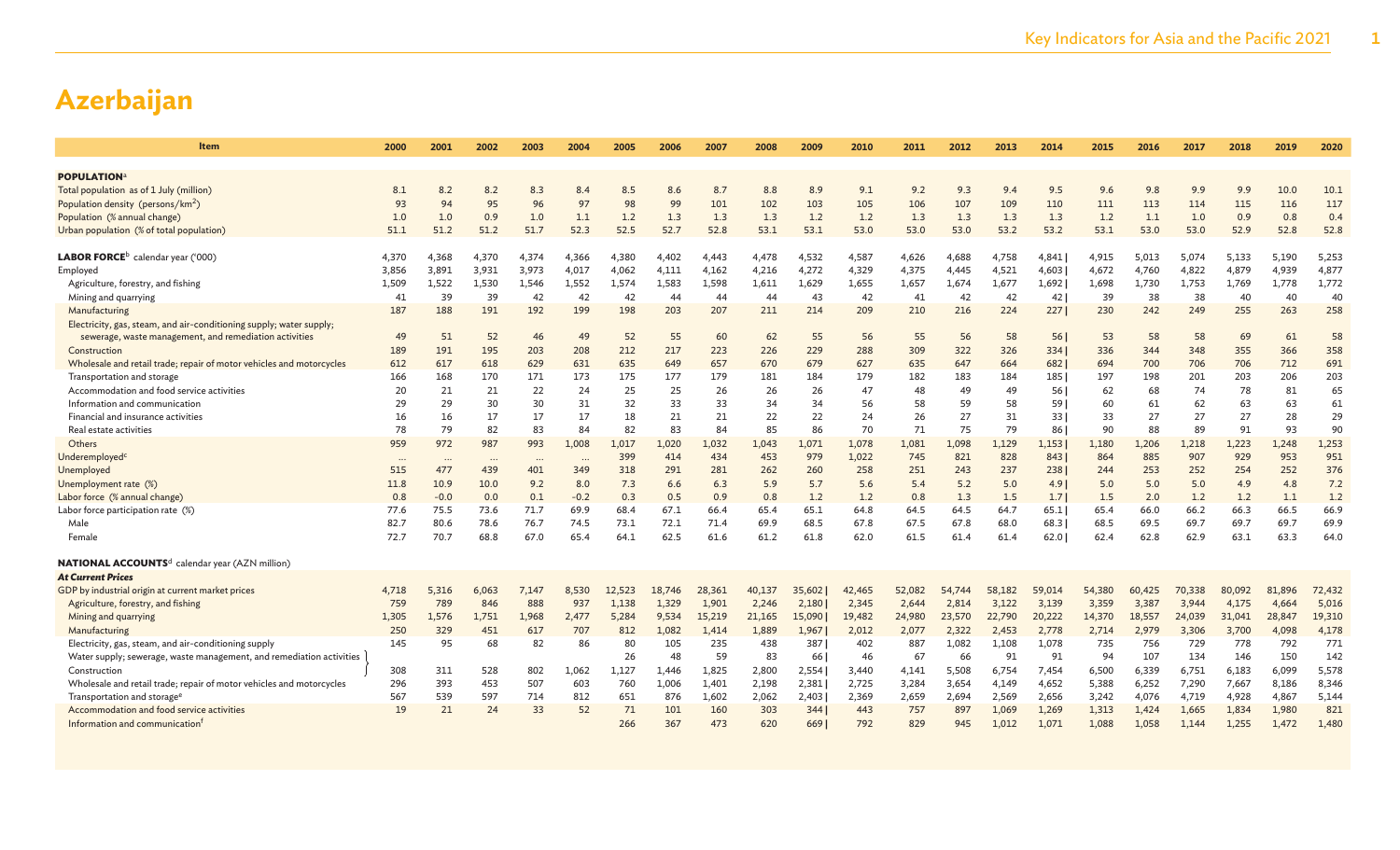| <b>Item</b>                                                              | 2000         | 2001          | 2002         | 2003         | 2004          | 2005               | 2006               | 2007              | 2008               | 2009               | 2010               | 2011               | 2012               | 2013               | 2014               | 2015               | 2016               | 2017               | 2018               | 2019               | 2020      |
|--------------------------------------------------------------------------|--------------|---------------|--------------|--------------|---------------|--------------------|--------------------|-------------------|--------------------|--------------------|--------------------|--------------------|--------------------|--------------------|--------------------|--------------------|--------------------|--------------------|--------------------|--------------------|-----------|
|                                                                          |              |               |              |              |               |                    |                    |                   |                    |                    |                    |                    |                    |                    |                    |                    |                    |                    |                    |                    |           |
| Financial and insurance activities                                       | 44           | 65            | 63           | 85           | 116           | 173                | 248                | 429               | 709                | 760                | 493                | 715                | 1,080              | 1,262              | 1,537              | 1,581              | 1,549              | 1,562              | 1,385              | 1,502              |           |
| Real estate activities                                                   | 129          | 169           | 138          | 213          | 249           | 74                 | 147                | 177               | 371                | 541                | 688                | 816                | 960                | 1,210              | 1,466              | 1,851              | 1,848              | 2,077              | 2,171              | 2,401              |           |
| Professional, scientific, and technical activities                       |              |               |              |              |               | 151                | 240                | 290               | 451                | 546                | 432                | 598                | 673                | 792                | 834                | 858                | 855                | 1,045              | 1,148              | 1,273              |           |
| Administrative and support service activities                            |              |               |              |              |               | 57                 | 85                 | 128               | 186                | 219                | 229                | 279                | 296                | 361                | 385                | 373                | 373                | 452                | 437                | 482                |           |
| Public administration and defense; compulsory social security            | 96           | 142           | 201          | 263          | 333           | 378                | 489                | 371               | 599                | 765                | 854                | 1,162              | 1,253              | 1.472              | 1,639              | 1,696              | 1,730              | 2,029              | 2,199              | 2,483              |           |
| Education                                                                | 233          | 244           | 248          | 235          | 296           | 310                | 430                | 737               | 1,127              | 1,305              | 1,434              | 1,604              | 1,711              | 1,897              | 1,943              | 1,947              | 1,902              | 1,985              | 2,207              | 2,392              |           |
| Human health and social work activities                                  | 87           | 91            | 82           | 112          | 129           | 175                | 252                | 239               | 489                | 667                | 688                | 724                | 909                | 1,031              | 1,133              | 1,138              | 1,083              | 1,108              | 1,269              | 1,418              |           |
| Arts, entertainment, and recreation                                      |              |               |              |              |               | 53                 | 65                 | 73                | 141                | 247                | 289                | 368                | 451                | 533                | 595                | 611                | 542                | 609                | 549                | 574                |           |
| Other service activities                                                 | 218          | 169           | 162          | 119          | 122           | 64                 | 64                 | 56                | 153                | 270                | 427                | 436                | 466                | 630                | 660                | 666                | 690                | 746                | 820                | 855                | 14,654    |
| Activities of households as employers; undifferentiated goods- and       |              |               |              |              |               |                    |                    |                   |                    |                    |                    |                    |                    |                    |                    |                    |                    |                    |                    |                    |           |
| services-producing activities of households for own use                  |              |               |              |              |               |                    |                    |                   |                    |                    |                    |                    |                    |                    |                    |                    |                    |                    |                    |                    |           |
| Activities of extraterritorial organizations and bodies                  |              |               |              |              |               |                    |                    |                   |                    | $\cdots$           |                    |                    |                    |                    |                    |                    |                    |                    |                    |                    |           |
| Less: Financial intermediation services indirectly measured <sup>g</sup> | 27           | 35            | 35           | 42           | 66            | 73                 | 192                | 298               | 581                | 569                | $\ddotsc$          |                    |                    |                    |                    |                    |                    |                    |                    |                    |           |
| Gross value added at basic prices                                        | 4,427        | 4.897         | 5,576<br>486 | 6,597<br>550 | 7.915         | 11.576             | 17.722             | 26,490            | 37,449             | 32.792             | 39,589             | 49,026             | 51,352             | 54,304             | 54,601             | 49,521             | 55,504             | 65,333             | 73,894             | 74,534             | 65,440    |
| Taxes less subsidies on products and imports                             | 291<br>$-85$ | 418<br>$-135$ | $-189$       | $-247$       | 616<br>$-505$ | 947                | 1,024              | 1,870<br>$-4,145$ | 2,689              | 2,810              | 2,877              | 3,056              | 3,392              | 3,878              | 4,413              | 4,859              | 4,922              | 5,004              | 6,198              | 7,363              | 6,993     |
| Net factor income from abroad<br>GNI                                     | 4.634        | 5,181         | 5,874        | 6,899        | 8,026         | $-1,428$<br>11.094 | $-2,244$<br>16,502 | 24,216            | $-4,125$<br>36,013 | $-2,628$<br>32,974 | $-2,543$<br>39,923 | $-3,563$<br>48,519 | $-3,099$<br>51.645 | $-2,894$<br>55,288 | $-1,692$<br>57,323 | $-1,739$<br>52,641 | $-3,631$<br>56,794 | $-2,659$<br>67,679 | $-3,841$<br>76,251 | $-3,155$<br>78,742 | $\ddots$  |
|                                                                          |              |               |              |              |               |                    |                    |                   |                    |                    |                    |                    |                    |                    |                    |                    |                    |                    |                    |                    | $\ddotsc$ |
| <b>Structure of Output</b> (% of GDP at current basic prices)            |              |               |              |              |               |                    |                    |                   |                    |                    |                    |                    |                    |                    |                    |                    |                    |                    |                    |                    |           |
| Agriculture                                                              | 17.1         | 16.1          | 15.2         | 13.5         | 11.8          | 9.8                | 7.5                | 7.2               | 6.0                | 6.6                | 5.9                | 5.4                | 5.5                | 5.7                | 5.7                | 6.8                | $6.1$              | 6.0                | 5.6                | 6.3                | 7.7       |
| Industry                                                                 | 45.3         | 47.2          | 50.2         | 52.6         | 54.7          | 63.3               | 68.9               | 70.8              | 70.4               | 61.2               | 64.1               | 65.6               | 63.4               | 61.1               | 57.9               | 49.3               | 51.8               | 53.5               | 56.6               | 53.6               | 45.8      |
| <b>Services</b>                                                          | 37.5         | 36.7          | 34.7         | 34.0         | 33.4          | 26.9               | 23.6               | 22.0              | 23.6               | 32.2               | 30.0               | 29.0               | 31.1               | 33.1               | 36.3               | 43.9               | 42.1               | 40.5               | 37.7               | 40.1               | 46.5      |
|                                                                          |              |               |              |              |               |                    |                    |                   |                    |                    |                    |                    |                    |                    |                    |                    |                    |                    |                    |                    |           |
| Expenditure on GDP at current market prices                              | 4,718        | 5,316         | 6,063        | 7,147        | 8,530         | 12.523             | 18.746             | 28,361            | 40,137             | 35,602             | 42,465             | 52,082             | 54,744             | 58,182             | 59,014             | 54,380             | 60,425             | 70,338             | 81.092             | 82,896             |           |
| Final consumption expenditure                                            | 3,754        | 3,994         | 4,565        | 5,171        | 5,861         | 6,580              | 8,556              | 12,213            | 16,830             | 19,182             | 21,336             | 24,680             | 27,370             | 30,363             | 33,239             | 37,576             | 43,229             | 48,482             | 51,745             | 56,206             |           |
| Household final consumption                                              | 2.973        | 3,200         | 3.740        | 4,230        | 4,698         | 5.211              | 6,873              | 9,375             | 13,286             | 15,049             | 16,528             | 19,216             | 21,390             | 24,150             | 26,583             | 30,595             | 35,197             | 40,210             | 43,067             | 46,798             | $\ddots$  |
| NPISHs final consumption                                                 | 66           | 69            | 73           | 56           | 63            | 64                 | 82                 | 98                | 134                | 173                | 187                | 189                | 218                | 230                | 232                | 233                | 278                | 295                | 295                | 298                | $\cdots$  |
| Government final consumption                                             | 715          | 725           | 752          | 885          | 1,100         | 1,305              | 1,601              | 2,740             | 3,410              | 3,960              | 4,621              | 5,275              | 5,762              | 5,983              | 6,424              | 6,748              | 7,754              | 7,977              | 8,383              | 9,110              | $\cdots$  |
| Gross capital formation                                                  | 975          | 1.099         | 2.096        | 3,800        | 4.947         | 5,201              | 5,598              | 6.105             | 7,503              | 6,746              | 7,669              | 10,556             | 12.217             | 14.928             | 16,235             | 15,179             | 15.518             | 17.148             | 16,122             | 16,631             | $\ddots$  |
| Gross fixed capital formation                                            | 1,092        | 1,216         | 2,066        | 3,779        | 4,923         | 5,173              | 5,568              | 6,069             | 7,457              | 6,700              | 7,715              | 10,509             | 12,293             | 15,007             | 16,188             | 15,131             | 15,127             | 16,753             | 16,574             | 17,304             | $\ddots$  |
| Public                                                                   |              |               |              |              |               |                    |                    |                   |                    |                    |                    |                    |                    |                    |                    |                    |                    |                    |                    |                    |           |
| Private                                                                  |              |               |              |              | $\cdots$      |                    |                    |                   |                    | $\cdots$           |                    |                    |                    |                    |                    |                    |                    |                    |                    |                    |           |
| Changes in inventories                                                   | $-116$       | $-117$        | 30           | 21           | 24            | 28                 | 30                 | 36                | 46                 | 46                 | $-46$              | 47                 | $-76$              | $-79$              | 47                 | 48                 | 391                | 395                | $-452$             | $-673$             |           |
| Acquisitions less disposals of valuables                                 |              |               |              |              |               |                    |                    |                   |                    |                    |                    |                    |                    |                    |                    |                    |                    |                    |                    |                    |           |
| Exports of goods and services                                            | 1,895        | 2,206         | 2,593        | 3,002        | 4,162         | 7,882              | 12,467             | 19,322            | 26,401             | 18,383             | 23,061             | 29,388             | 29,000             | 28,169             | 25,538             | 20,553             | 28,054             | 34,148             | 43,324             | 40,171             |           |
| Exports of goods                                                         | 1,663        | 1,936         | 2,241        | 2,578        | 3,678         | 7,235              | 11,627             | 18,251            | 25,130             | 16,956             | 21,250             | 27,241             | 25,637             | 24,929             | 22,167             | 15,993             | 21,083             | 26,078             | 35,349             | 33,776             |           |
| <b>Exports of services</b>                                               | 233          | 270           | 352          | 424          | 484           | 647                | 840                | 1,071             | 1,271              | 1,428              | 1,811              | 2,148              | 3,363              | 3,241              | 3,371              | 4,560              | 6,971              | 8,069              | 7,974              | 6,395              | $\ldots$  |
| Less: Imports of goods and services                                      | 1,811        | 1,984         | 3,034        | 4,684        | 6,203         | 6,625              | 7,266              | 8,086             | 9,419              | 8,227              | 8,782              | 12,542             | 13,844             | 15,279             | 15,467             | 18,928             | 26,375             | 29,440             | 30,099             | 30,111             | $\ldots$  |
| Imports of goods                                                         | 1,377        | 1,364         | 1,773        | 2,674        | 3,520         | 4,115              | 4,708              | 5,187             | 6,223              | 5,235              | 5,414              | 8,029              | 8,184              | 8,752              | 7,320              | 10,029             | 14,370             | 15,554             | 18,619             | 19,270             | $\ddots$  |
| Imports of services                                                      | 434          | 619           | 1,262        | 2,010        | 2,683         | 2,510              | 2,558              | 2,899             | 3,196              | 2,992              | 3,368              | 4,513              | 5,660              | 6,527              | 8,147              | 8,899              | 12,006             | 13,885             | 11,480             | 10,841             | $\ddots$  |
| Statistical discrepancy                                                  | $-96$        |               | $-158$       | $-142$       | $-237$        | $-516$             | $-609$             | $-1,192$          | $-1.178$           | $-483$             | $-818$             |                    |                    |                    | $-530$             |                    |                    |                    | $-1,000$           | $-1,000$           |           |
|                                                                          |              |               |              |              |               |                    |                    |                   |                    |                    |                    |                    |                    |                    |                    |                    |                    |                    |                    |                    |           |
| <b>Structure of Demand</b> (% of GDP at current market prices)           |              |               |              |              |               |                    |                    |                   |                    |                    |                    |                    |                    |                    |                    |                    |                    |                    |                    |                    |           |
| Household final consumption                                              | 63.0         | 60.2          | 61.7         | 59.2         | 55.1          | 41.6               | 36.7               | 33.1              | 33.1               | 42.3               | 38.9               | 36.9               | 39.1               | 41.5               | 45.0               | 56.3               | 58.2               | 57.2               | 53.8               | 57.1               |           |
| Government final consumption                                             | 15.2         | 13.6          | 12.4         | 12.4         | 12.9          | 10.4               | 8.5                | 9.7               | 8.5                | 11.1               | 10.9               | 10.1               | 10.5               | 10.3               | 10.9               | 12.4               | 12.8               | 11.3               | 10.5               | 11.1               |           |
| Gross capital formation                                                  | 20.7         | 20.7          | 34.6         | 53.2         | 58.0          | 41.5               | 29.9               | 21.5              | 18.7               | 18.9               | 18.1               | 20.3               | 22.3               | 25.7               | 27.5               | 27.9               | 25.7               | 24.4               | 20.1               | 20.3               |           |
| Changes in inventories                                                   | $-2.5$       | $-2.2$        | 0.5          | 0.3          | 0.3           | 0.2                | 0.2                | 0.1               | 0.1                | 0.1                | $-0.1$             | 0.1                | $-0.1$             | $-0.1$             | 0.1                | 0.1                | 0.6                | 0.6                | $-0.6$             | $-0.8$             |           |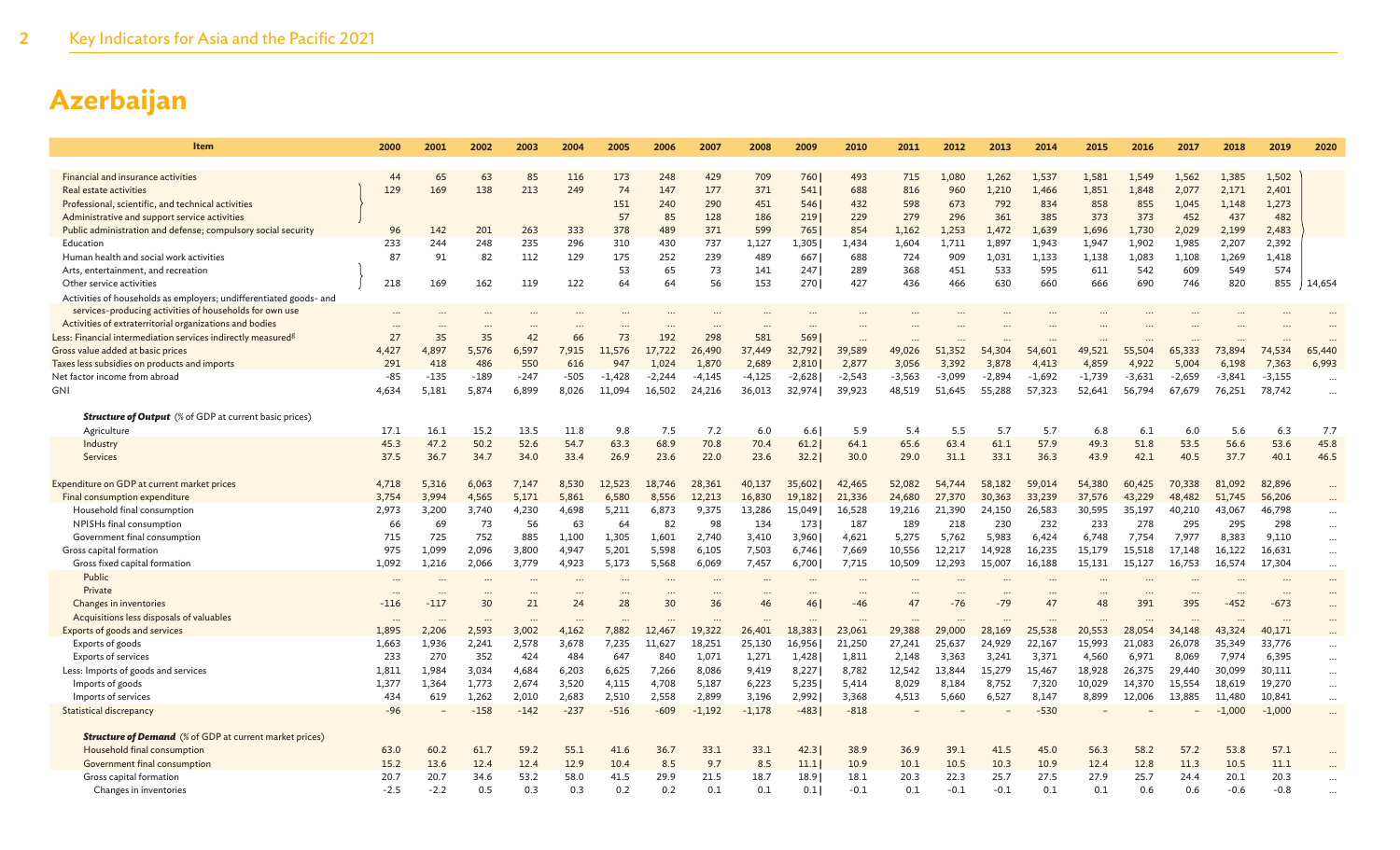| <b>Item</b>                                                                   | 2000      | 2001     | 2002      | 2003      | 2004     | 2005   | 2006   | 2007   | 2008   | 2009   | 2010     | 2011   | 2012   | 2013   | 2014   | 2015   | 2016   | 2017   | 2018   | 2019   | 2020      |
|-------------------------------------------------------------------------------|-----------|----------|-----------|-----------|----------|--------|--------|--------|--------|--------|----------|--------|--------|--------|--------|--------|--------|--------|--------|--------|-----------|
|                                                                               |           |          |           |           |          |        |        |        |        |        |          |        |        |        |        |        |        |        |        |        |           |
| Exports of goods and services                                                 | 40.2      | 41.5     | 42.8      | 42.0      | 48.8     | 62.9   | 66.5   | 68.1   | 65.8   | 51.6   | 54.3     | 56.4   | 53.0   | 48.4   | 43.3   | 37.8   | 46.4   | 48.5   | 54.1   | 49.1   |           |
| Imports of goods and services                                                 | 38.4      | 37.3     | 50.0      | 65.5      | 72.7     | 52.9   | 38.8   | 28.5   | 23.5   | 23.1   | 20.7     | 24.1   | 25.3   | 26.3   | 26.2   | 34.8   | 43.6   | 41.9   | 37.6   | 36.8   | $\cdots$  |
| Statistical discrepancy                                                       | $-2.0$    |          | $-2.6$    | $-2.0$    | $-2.8$   | $-4.1$ | $-3.2$ | $-4.2$ | $-2.9$ | $-1.4$ | $-1.9$   |        |        |        | $-0.9$ |        |        |        | $-1.2$ | $-1.2$ | $\ddotsc$ |
| <b>At Constant Prices</b>                                                     |           |          |           |           |          |        |        |        |        |        |          |        |        |        |        |        |        |        |        |        |           |
| GDP by industrial origin at previous year's market prices                     | 4,194     | 5,185    | 5,877     | 6,739     | 7,872    | 10,784 | 16,837 | 23,442 | 31,412 | 43,869 | 37,399   | 42,495 | 53,210 | 57,924 | 59,782 | 59,660 | 52,675 | 60,526 | 71,374 | 82,082 | 78,366    |
| Agriculture, forestry, and fishing                                            | 779       | 843      | 839       | 893       | 932      | 1,000  | 1,148  | 1,383  | 2,017  | 2,325  | 2,078    | 2,481  | 2,818  | 2,952  | 3,041  | 3,346  | 3,447  | 3,528  | 4,125  | 4,478  | 4,754     |
| Mining and quarrying                                                          |           | 1.441    | 1.641     | 1.819     | 2.017    | 4,220  | 8,770  | 13,208 | 16,244 | 24,392 | 15,300   | 17.494 | 23,697 | 23.725 | 22,166 | 20,406 | 14,476 | 17.699 | 24,127 | 31.226 | 26,712    |
| Manufacturing                                                                 | $\cdots$  | 260      | 356       | 514       | 682      | 822    | 886    | 1,193  | 1,514  | 1,651  | 2,101    | 2,149  | 2,174  | 2,370  | 2,544  | 2,993  | 2,680  | 2,923  | 3,518  | 4,085  | 4,524     |
| Electricity, gas, steam, and air-conditioning supply                          | 1,139     | 146      | 99        | 79        | 84       | 79     | 88     | 97     | 247    | 384    | 384      | 447    | 990    | 1,117  | 1,174  | 1,074  | 731    | 743    | 781    | 805    | 811       |
| Water supply; sewerage, waste management, and remediation activities          |           |          |           |           |          | 10     | 25     | 40     | 60     | 82     | 65       | 52     | 67     | 74     | 98     | 93     | 93     | 120    | 139    | 154    | 134       |
| Construction                                                                  | 421       | 326      | 565       | 780       | 1,098    | 1,089  | 1,236  | 1,688  | 2,483  | 2,571  | 2,957    | 4,128  | 4,886  | 6,681  | 7,349  | 6,456  | 5,031  | 6,352  | 6,157  | 6,009  | 5,568     |
| Wholesale and retail trade; repair of motor vehicles and motorcycles          | 293       | 346      | 456       | 534       | 621      | 680    | 897    | 1,160  | 1,618  | 2,394  | 2,580    | 3,003  | 3,599  | 4,016  | 4,564  | 5,159  | 5,469  | 6,408  | 7,509  | 7,943  | 8,080     |
| Transportation and storage <sup>e</sup>                                       | 470       | 632      | 581       | 669       | 794      | 677    | 866    | 995    | 1,816  | 2,253  | 2,440    | 2,350  | 2,792  | 2,864  | 2,691  | 2,610  | 3,220  | 4,423  | 5,083  | 4,991  | 5,091     |
| Accommodation and food service activities                                     |           |          |           |           |          | 65     | 91     | 137    | 216    | 355    | 396      | 543    | 900    | 1,041  | 1,264  | 1,447  | 1,340  | 1,522  | 1,792  | 1,951  | 813       |
| Information and communication <sup>1</sup>                                    |           |          |           |           |          | 273    | 330    | 485    | 607    | 702    | 863      | 885    | 960    | 1,046  | 1,165  | 1,144  | 1,139  | 1,128  | 1,256  | 1,471  | 1,481     |
| Financial and insurance activities                                            | 35        | 49       | 72        | 68        | 93       | 118    | 189    | 257    | 448    | 743    | 767      | 500    | 725    | 1,212  | 1,485  | 1,608  | 1,402  | 1,515  | 1,568  | 1,483  |           |
| Real estate activities                                                        |           |          |           | $\ddotsc$ | $\cdots$ | 114    | 84     | 154    | 198    | 394    | 452      | 774    | 889    | 1,075  | 1.345  | 1,478  | 1,855  | 1,850  | 2,107  | 2,258  |           |
| Professional, scientific, and technical activities                            |           | $\cdots$ |           | $\cdots$  | .        | 109    | 159    | 249    | 309    | 474    | 511      | 461    | 622    | 719    | 803    | 839    | 858    | 912    | 1,099  | 1,179  |           |
| Administrative and support service activities                                 | $\ddotsc$ | $\cdots$ | $\ddotsc$ |           |          | 51     | 59     | 88     | 136    | 197    | 226      | 247    | 299    | 324    | 375    | 399    | 356    | 399    | 448    | 467    |           |
| Public administration and defense; compulsory social security                 | 79        | 100      | 154       | 210       | 279      | 339    | 400    | 509    | 387    | 626    | 768      | 893    | 1,248  | 1,360  | 1,513  | 1,680  | 1,793  | 1,742  | 2,025  | 2,225  |           |
| Education                                                                     |           |          |           | $\cdots$  | $\cdots$ | 300    | 326    | 446    | 772    | 1,181  | 1.344    | 1,489  | 1,660  | 1,729  | 1,893  | 1,949  | 1,802  | 1,884  | 2,072  | 2,262  |           |
| Human health and social work activities                                       |           |          |           | $\ddotsc$ | $\cdots$ | 120    | 183    | 261    | 257    | 515    | 671      | 732    | 766    | 918    | 1,069  | 1,137  | 1,100  | 1,106  | 1,150  | 1,313  |           |
| Arts, entertainment, and recreation                                           |           |          |           |           |          | 47     | 55     | 67     | 78     | 153    | 226      | 320    | 403    | 467    | 553    | 602    | 560    | 565    | 553    | 552    |           |
| Other service activities                                                      |           |          |           |           |          | 73     | 70     | 67     | 60     | 162    | 233      | 437    | 446    | 556    | 626    | 667    | 679    | 663    | 780    | 839    | 13,255    |
| Activities of households as employers; undifferentiated goods- and            |           |          |           |           |          |        |        |        |        |        |          |        |        |        |        |        |        |        |        |        |           |
| services-producing activities of households for own use                       |           |          |           |           |          |        |        |        |        |        |          |        |        |        |        |        |        |        |        |        |           |
| Activities of extraterritorial organizations and bodies                       |           |          |           |           |          |        |        |        |        |        |          |        |        |        |        |        |        |        |        |        |           |
| Less: Financial intermediation services indirectly measured <sup>g</sup>      | 13        | 19       | 34        | 30        | 37       | 67     | 73     | 177    | 215    | 418    | $\cdots$ |        |        |        |        |        |        |        |        |        |           |
| Gross value added at basic prices                                             | 3.941     | 4.805    | 5.408     | 6.198     | 7.266    | 10.119 | 15.788 | 22,304 | 29,250 | 41,132 | 34.359   | 39,380 | 49.941 | 54,245 | 55.716 | 55,086 | 48.030 | 55,481 | 66,288 | 75,691 | 71,222    |
| Taxes less subsidies on products and imports<br>Net factor income from abroad | 253       | 381      | 469       | 541       | 606      | 664    | 1,050  | 1,138  | 2,162  | 2,737  | 3,040    | 3,115  | 3,268  | 3,679  | 4.067  | 4,574  | 4,645  | 5.045  | 5,087  | 6,390  | 7,145     |
| <b>GNI</b>                                                                    |           |          |           |           |          |        |        |        |        |        |          |        |        |        |        |        |        |        |        |        |           |
|                                                                               |           |          |           |           |          |        |        |        |        |        |          |        |        |        |        |        |        |        |        |        |           |
| <b>Growth of Output</b> (% annual change)                                     |           |          |           |           |          |        |        |        |        |        |          |        |        |        |        |        |        |        |        |        |           |
| GDP                                                                           | 11.1      | 9.9      | 10.6      | 11.2      | 10.2     | 26.4   | 34.5   | 25.0   | 10.8   | 9.3    | 5.0      | 0.1    | 2.2    | 5.8    | 2.8    | 1.1    | $-3.1$ | 0.2    | 1.5    | 2.5    | $-4.3$    |
| Agriculture                                                                   | 12.1      | 11.1     | 6.4       | 5.6       | 5.0      | 6.7    | 0.9    | 4.0    | 6.1    | 3.5    | $-4.7$   | 5.8    | 6.6    | 4.9    | $-2.6$ | 6.6    | 2.6    | 4.2    | 4.6    | 7.3    | 1.9       |
| Industry                                                                      | 5.7       | 8.3      | 15.2      | 14.1      | 11.9     | 43.6   | 50.2   | 32.8   | 9.6    | 10.3   | 3.7      | $-4.4$ | $-1.0$ | 4.4    | 0.4    | $-1.9$ | $-5.7$ | $-3.1$ | $-0.7$ | 1.0    | $-5.6$    |
| Services                                                                      | 9.6       | 7.1      | 5.9       | 8.9       | 9.6      | 9.6    | 16.9   | 12.4   | 14.6   | 10.2   | 8.8      | 6.5    | 7.6    | 8.4    | 7.6    | 4.4    | $-0.8$ | 3.2    | 3.8    | 3.8    | $-3.9$    |
| Expenditure on GDP at previous year's market prices                           | 4,194     | 5,185    | 5.877     | 6,739     | 7,872    | 10.784 | 16,837 | 23,442 | 31,412 | 43,869 | 37,399   | 42,495 | 53,210 | 57,924 | 59.782 | 59,710 | 52,685 | 60,575 | 71,374 | 83,082 | $\cdots$  |
| Final consumption expenditure                                                 | 3,748     | 4,077    | 4,360     | 5,101     | 5,691    | 6,526  | 7,406  | 9,799  | 13,997 | 18,131 | 20,959   | 22,897 | 26,477 | 29,436 | 32,565 | 36,087 | 38,570 | 43,615 | 50,035 | 54,471 | $\cdots$  |
| Household final consumption                                                   | 3,145     | 3,324    | 3,530     | 4,183     | 4,767    | 5,388  | 6,039  | 8,136  | 11,124 | 14,564 | 16,864   | 18,120 | 21,038 | 23,469 | 26,360 | 29,571 | 31,363 | 35,775 | 42,368 | 45,902 | $\cdots$  |
| NPISHs final consumption                                                      |           |          |           |           |          |        |        |        |        |        |          |        |        |        |        |        |        |        |        |        | $\cdots$  |
| Government final consumption                                                  | 603       | 753      | 831       | 918       | 924      | 1,138  | 1,367  | 1,664  | 2,873  | 3,567  | 4,095    | 4,777  | 5,439  | 5,967  | 6,205  | 6,516  | 7,207  | 7,841  | 7,667  | 8,569  | $\cdots$  |
| Gross capital formation                                                       | 1,026     | 1,176    | 2,022     | 3,385     | 4,613    | 5,234  | 5,955  | 6,090  | 7,368  | 8,216  | 6,881    | 7,746  | 10,978 | 12,767 | 14,675 | 14,904 | 12,295 | 15,704 | 16,410 | 16,299 | $\ddotsc$ |
| Gross fixed capital formation                                                 | 1,104     | 1,317    | 2,238     | 3,337     | 4,588    | 5,208  | 5,923  | 6,058  | 7,325  | 8,165  | 6,834    | 7,792  | 10,929 | 12,846 | 14,752 | 14,860 | 12,256 | 15,309 | 16,032 | 16,757 | $\ddotsc$ |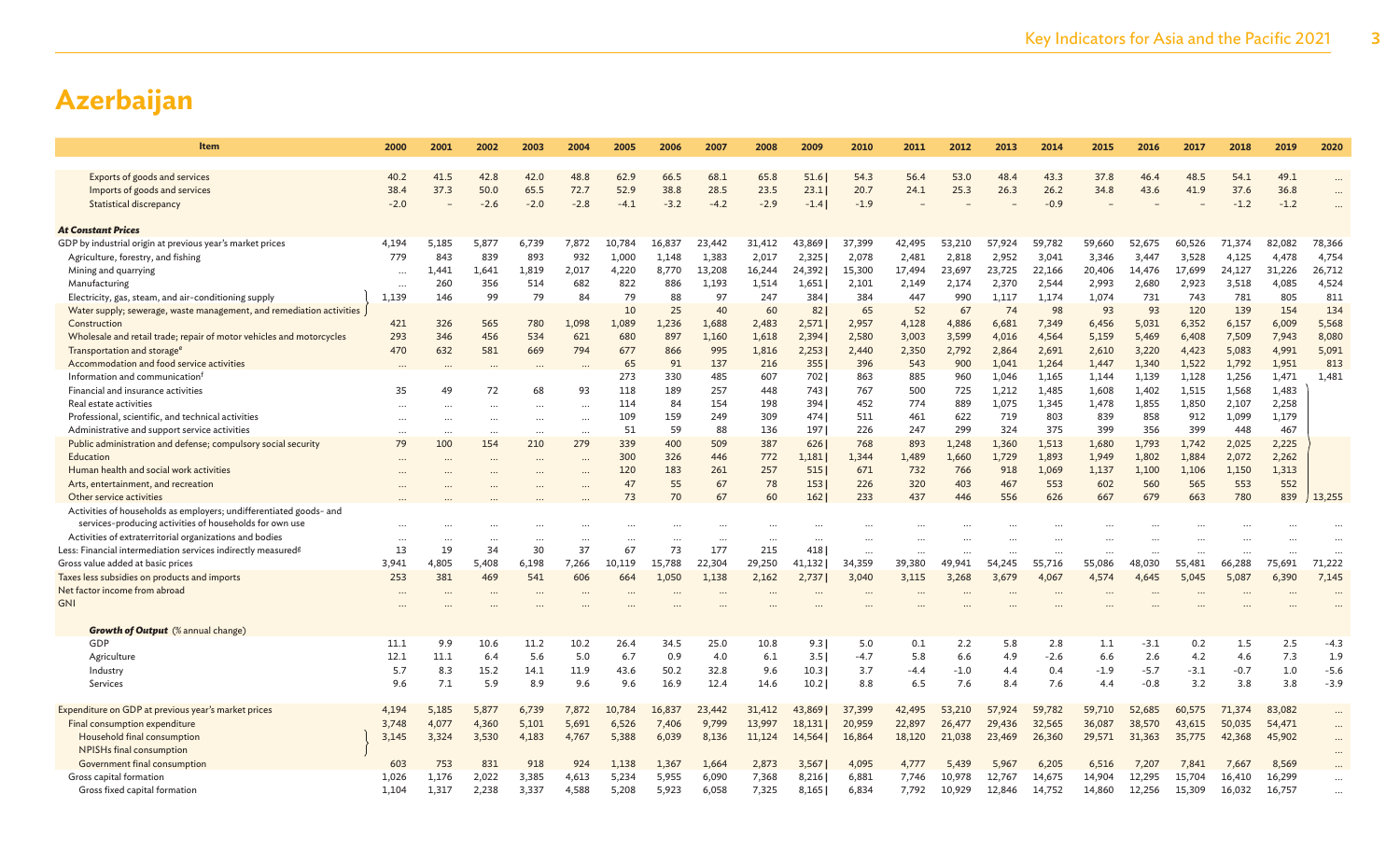| Item                                                              | 2000                 | 2001      | 2002     | 2003      | 2004      | 2005     | 2006      | 2007     | 2008     | 2009     | 2010     | 2011     | 2012                     | 2013      | 2014      | 2015      | 2016      | 2017      | 2018     | 2019      | 2020     |
|-------------------------------------------------------------------|----------------------|-----------|----------|-----------|-----------|----------|-----------|----------|----------|----------|----------|----------|--------------------------|-----------|-----------|-----------|-----------|-----------|----------|-----------|----------|
| Public                                                            |                      |           |          |           |           |          |           |          |          |          |          |          |                          |           |           |           |           |           |          |           |          |
| Private                                                           | $\cdots$<br>$\cdots$ | $\cdots$  |          |           | $\cdot$ . |          |           |          |          | $\cdots$ |          |          | $\ddotsc$                |           |           | $\ddotsc$ | $\ddotsc$ | $\cdots$  |          |           | $\cdots$ |
| Changes in inventories                                            | $-78$                | $-140$    | $-216$   | 49        | 25        | 25       | 32        | 32       | 43       | 51       | 47       | $-46$    | 49                       | $-79$     | $-78$     | 43        | 39        | 395       | 378      | $-457$    | $\cdots$ |
| Acquisitions less disposals of valuables                          | $\cdots$             | $\ddotsc$ |          |           | $\ddotsc$ |          |           | $\cdots$ | $\cdots$ | $\cdots$ |          |          | $\cdots$                 |           |           |           | $\cdots$  | $\cdots$  | $\cdots$ | $\ddots$  | $\ddots$ |
| Exports of goods and services                                     | 1,218                | 2,542     | 2,067    | 3,101     | 4,191     | 6,359    | 11,689    | 16,968   | 20,752   | 30,176   | 20,056   | 23,522   | 27,948                   | 29,609    | 27,634    | 25,486    | 20,142    | 27,437    | 34,318   | 41,461    |          |
| Exports of goods                                                  | $\cdots$             | $\ddotsc$ |          |           | $\ddotsc$ |          |           |          |          |          |          |          |                          |           |           | $\ddotsc$ |           |           |          |           | $\cdots$ |
| <b>Exports of services</b>                                        | $\cdots$             | $\cdots$  | $\cdots$ | $\cdots$  |           | $\cdots$ | $\cdots$  | $\cdots$ | $\cdots$ | $\cdots$ | $\cdots$ |          |                          | $\ddotsc$ | $\cdots$  |           | $\cdots$  | $\ddotsc$ |          | $\ddotsc$ | $\ddots$ |
| Imports of goods and services                                     | 1.854                | 2.680     | 2,309    | 4,782     | 6,272     | 7.431    | 7,956     | 8,726    | 9.421    | 9,466    | 9,247    | 8,914    | 12.153                   | 13.996    | 14.958    | 16,767    | 18,322    | 26,181    | 29,389   | 29.149    | $\ddots$ |
| Imports of goods                                                  | $\cdots$             | $\cdots$  | $\cdots$ | $\ddotsc$ | $\ddotsc$ | $\cdots$ | $\ddotsc$ | $\cdots$ | $\cdots$ | $\cdots$ | $\cdots$ |          | $\overline{\phantom{a}}$ | $\ddotsc$ | $\ddotsc$ | $\ddotsc$ | $\cdots$  | $\ddotsc$ |          | $\ddotsc$ | $\ddots$ |
| Imports of services                                               |                      |           |          |           | $\ddotsc$ | $\cdots$ |           |          |          |          |          |          |                          |           | $\ddots$  | $\cdots$  | $\cdots$  | $\cdots$  |          |           | $\cdots$ |
| <b>Statistical discrepancy</b>                                    | 54                   | 70        | $-263$   | $-67$     | $-350$    | 97       | $-257$    | $-689$   | $-1,284$ | $-3,189$ | $-1,250$ | $-2,755$ | $-41$                    | 108       | $-134$    | $-50$     | $-10$     | $-49$     |          | $-1,000$  | $\ddots$ |
| <b>Growth of Demand</b> (% annual change)                         |                      |           |          |           |           |          |           |          |          |          |          |          |                          |           |           |           |           |           |          |           |          |
| Household final consumptionh                                      | 10.0                 | 9.4       | 8.0      | 9.7       | 11.2      | 13.2     | 14.5      | 17.0     | 17.4     | 8.5      | 10.8     | 8.4      | 8.4                      | 8.6       | 8.1       | 10.3      | 1.7       | 0.8       | 4.7      | 5.9       |          |
| Government final consumption                                      | 2.3                  | 5.3       | 14.5     | 22.1      | 4.4       | 3.4      | 4.7       | 3.9      | 4.9      | 4.6      | 3.4      | 3.4      | 3.1                      | 3.6       | 3.7       | 1.5       | 6.8       | 1.1       | $-3.9$   | 2.2       |          |
| Gross capital formation                                           | 2.6                  | 20.6      | 84.0     | 61.5      | 21.4      | 5.8      | 14.5      | 8.8      | 20.7     | 9.5      | 2.0      | 1.0      | 4.0                      | 4.5       | $-1.7$    | $-8.2$    | $-19.0$   | 1.2       | $-4.3$   | 1.1       | $\ddots$ |
| Exports of goods and services                                     | 15.4                 | 34.1      | $-6.3$   | 19.6      | 39.6      | 52.8     | 48.3      | 36.1     | 7.4      | 14.3     | 9.1      | 2.0      | $-4.9$                   | 2.1       | $-1.9$    | $-0.2$    | $-2.0$    | $-2.2$    | 0.5      | $-4.3$    | $\ddots$ |
| Imports of goods and services                                     | 17.3                 | 48.0      | 16.4     | 57.6      | 33.9      | 19.8     | 20.1      | 20.1     | 16.5     | 0.51     | 12.4     | 1.5      | $-3.1$                   | 1.1       | $-2.1$    | 8.4       | $-3.2$    | $-0.8$    | $-0.2$   | $-3.2$    |          |
| <b>Investment Financing at Current Prices</b>                     |                      |           |          |           |           |          |           |          |          |          |          |          |                          |           |           |           |           |           |          |           |          |
| Gross capital formation                                           | 975                  | 1,099     | 2,096    | 3,800     | 4,947     | 5,201    | 5,598     | 6,105    | 7,503    | 6,746    | 7,669    | 10,556   | 12,217                   | 14,928    | 16,235    | 15,179    | 15,518    | 17,148    | 16,122   | 16,631    |          |
| Gross national saving                                             | 945                  | 1,258     | 1,377    | 1,860     | 2,349     | 4,972    | 8,452     | 12,866   | 20,046   | 14,371   | 18,995   | 24,371   | 24,235                   | 24,931    | 24,220    | 15,293    | 13,656    | 20,416    | 25,749   | 23,401    |          |
| Gross domestic saving                                             | 964                  | 1,321     | 1,497    | 1,976     | 2,669     | 5,943    | 10,190    | 16,148   | 23,307   | 16,419   | 21,129   | 27,402   | 27,374                   | 27,819    | 25,775    | 16,804    | 17,197    | 21,856    | 28,347   | 25,691    | $\ddots$ |
| Net factor income from abroad                                     | $-85$                | $-135$    | $-189$   | $-247$    | $-505$    | $-1,428$ | $-2,244$  | $-4,145$ | $-4,125$ | $-2,628$ | $-2,543$ | $-3,563$ | $-3,099$                 | $-2,894$  | $-1,692$  | $-1,739$  | $-3,631$  | $-2,659$  | $-3,841$ | $-3,155$  | $\ddots$ |
| Net current transfers from abroad <sup>i</sup>                    | 65                   | 71        | 68       | 132       | 185       | 457      | 506       | 862      | 863      | 580      | 409      | 532      | $-39$                    | 5         | 137       | 228       | 91        | 1,220     | 1,243    | 865       |          |
| <b>Savings and Investment</b> (% of GDP at current market prices) |                      |           |          |           |           |          |           |          |          |          |          |          |                          |           |           |           |           |           |          |           |          |
| Gross domestic saving                                             | 20.4                 | 24.9      | 24.7     | 27.6      | 31.3      | 47.5     | 54.4      | 56.9     | 58.1     | 46.1     | 49.8     | 52.6     | 50.0                     | 47.8      | 43.7      | 30.9      | 28.5      | 31.1      | 35.4     | 31.4      |          |
| Gross national saving                                             | 20.0                 | 23.7      | 22.7     | 26.0      | 27.5      | 39.7     | 45.1      | 45.4     | 49.9     | 40.4     | 44.7     | 46.8     | 44.3                     | 42.8      | 41.0      | 28.1      | 22.6      | 29.0      | 32.1     | 28.6      | $\ddots$ |
| Gross capital formation                                           | 20.7                 | 20.7      | 34.6     | 53.2      | 58.0      | 41.5     | 29.9      | 21.5     | 18.7     | 18.9     | 18.1     | 20.3     | 22.3                     | 25.7      | 27.5      | 27.9      | 25.7      | 24.4      | 20.1     | 20.3      | $\cdots$ |
|                                                                   |                      |           |          |           |           |          |           |          |          |          |          |          |                          |           |           |           |           |           |          |           |          |
| At Current Market Prices (AZN)                                    |                      |           |          |           |           |          |           |          |          |          |          |          |                          |           |           |           |           |           |          |           |          |
| Per capita GDP                                                    | 593                  | 662       | 748      | 873       | 1,030     | 1.494    | 2,208     | 3,297    | 4,604    | 4,033    | 4,753    | 5,753    | 5,966                    | 6,258     | 6,268     | 5,707     | 6,270     | 7,226     | 8,156    | 8,269     | 7,263    |
| Per capita GNI                                                    | 583                  | 645       | 724      | 843       | 970       | 1,324    | 1,944     | 2,815    | 4,131    | 3,735    | 4,468    | 5,359    | 5,628                    | 5,947     | 6,088     | 5,524     | 5,893     | 6,953     | 7,765    | 7,950     |          |
|                                                                   |                      |           |          |           |           |          |           |          |          |          |          |          |                          |           |           |           |           |           |          |           |          |
| <b>PRODUCTION INDEXES</b> period averages                         |                      |           |          |           |           |          |           |          |          |          |          |          |                          |           |           |           |           |           |          |           |          |
| Agriculture; 2014-2016 = 100                                      | 55.7                 | 61.5      | 64.7     | 68.3      | 69.4      | 78.4     | 78.5      | 79.8     | 82.9     | 88.2     | 86.3     | 91.5     | 95.5                     | 98.2      | 94.6      | 100.8     | 104.7     | 110.8     | 116.9    | 126.2     | $\cdots$ |
| Mining; previous year = 100                                       | 101.1                | 105.9     | 102.4    | 101.4     | 102.3     | 141.5    | 144.7     | 129.1    | 105.3    | 112.5    | 101.2    | 91.6     | 95.8                     | 100.7     | 97.9      | 102.0     | 99.3      | 96.1      | 100.2    | 100.4     | 93.0     |
| Manufacturing; previous year = 100                                | 115.3                | 102.8     | 105.5    | 117.7     | 110.2     | 116.0    | 106.9     | 107.3    | 106.6    | 92.3     | 109.4    | 107.1    | 105.4                    | 105.8     | 102.2     | 107.0     | 101.0     | 98.0      | 108.0    | 111.5     | 110.4    |
| <b>ENERGY</b> annual values                                       |                      |           |          |           |           |          |           |          |          |          |          |          |                          |           |           |           |           |           |          |           |          |
| Coal <sup>j</sup> (t'000)                                         |                      |           |          |           |           |          |           |          |          |          |          |          |                          |           |           |           |           |           |          |           |          |
| Production                                                        | 11.0                 | 24.0      | 71.0     | 21.0      | 26.0      | 12.0     | 67.0      | 84.7     | 169.0    | 127.2    | 396.4    | 268.6    | 231.0                    | 223.0     | 251.9     | 254.8     | 206.6     | 226.9     | 244.0    | 238.4     | 196.9    |
| <b>Exports</b>                                                    | 11.0                 | 23.0      | 71.0     | 19.0      | 23.0      | 10.0     | 61.0      | 82.7     | 161.3    | 119.9    | 389.9    | 262.5    | 192.9                    | 214.7     | 286.7     | 263.9     | 172.7     | 257.3     | 227.8    | 223.4     | 179.6    |
| Imports                                                           |                      |           |          |           |           |          |           |          | 0.1      |          | 0.1      | 0.1      |                          |           | 0.1       | 4.0       | 0.1       | 0.8       | 0.3      | 0.3       | 0.3      |
| Consumption                                                       |                      |           | 2.0      | 2.0       | 3.0       | 2.0      | 6.0       | 2.0      | 7.8      | 7.3      | 6.6      | 4.2      | 4.2                      | 2.9       | 1.4       | 0.1       | 2.0       | 2.8       | 5.8      | 3.2       | 4.1      |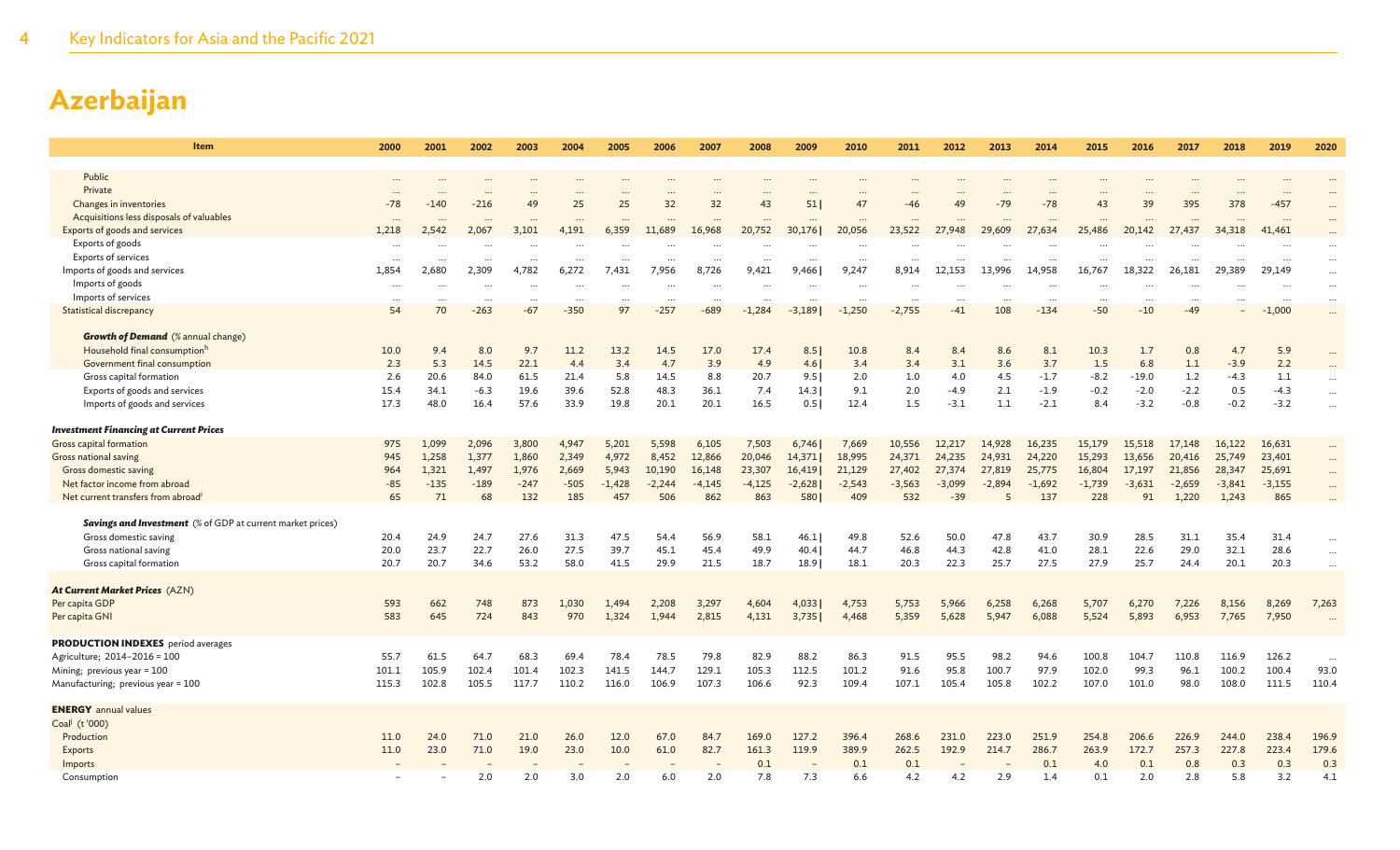| <b>Item</b>                                                         | 2000       | 2001      | 2002      | 2003      | 2004      | 2005      | 2006   | 2007   | 2008   | 2009         | 2010   | 2011           | 2012            | 2013   | 2014     | 2015    | 2016           | 2017           | 2018   | 2019            | 2020             |
|---------------------------------------------------------------------|------------|-----------|-----------|-----------|-----------|-----------|--------|--------|--------|--------------|--------|----------------|-----------------|--------|----------|---------|----------------|----------------|--------|-----------------|------------------|
|                                                                     |            |           |           |           |           |           |        |        |        |              |        |                |                 |        |          |         |                |                |        |                 |                  |
| Crude petroleum (t'000)                                             |            |           |           |           |           |           |        |        |        |              |        |                |                 |        |          |         |                |                |        |                 |                  |
| Production                                                          | 14.017     | 14,909    | 15.334    | 15,381    | 15,548    | 22,214    | 32,268 | 42,598 | 44,514 | 50,416       | 50,838 | 45,626         | 43,375          | 43,457 | 42,076   | 41,628  | 41,050         | 38,688         | 38,814 | 37,501          | 34,585           |
| <b>Exports</b>                                                      | 5,638      | 8,462     | 8,881     | 8,997     | 9,048     | 14,296    | 24,820 | 34,780 | 36,858 | 44,332       | 44,508 | 39,029         | 36,757          | 36,708 | 35,227   | 35,110  | 34,972         | 32,845         | 32,651 | 31,238          | 28,374           |
| Imports                                                             |            | $\cdots$  | $\ddots$  |           | $\ddots$  |           |        |        |        | $\mathbf{1}$ |        |                |                 |        | $\Omega$ |         |                | 63             |        |                 |                  |
| Consumption <sup>k</sup>                                            | 8,311      | 6,344     | 6,369     | 6,344     | 6,385     | 7,481     | 7,552  | 7,503  | 7,366  | 6,055        | 6,174  | 6,346          | 6,216           | 6,576  | 6,721    | 6,496   | 6,011          | 5,888          | 6,102  | 6,205           | 5,919            |
| Natural gas (m <sup>3</sup> million)                                |            |           |           |           |           |           |        |        |        |              |        |                |                 |        |          |         |                |                |        |                 |                  |
| Production                                                          | 5,642      | 5,535     | 5,144     | 5,128     | 4,995     | 5,732     | 6,080  | 10,832 | 16,337 | 16,325       | 16,673 | 16,361         | 17,242          | 17,895 | 18,827   | 19,236  | 18,718         | 18,186         | 19,207 | 24,514          | 26,065           |
| Exports                                                             | $\ddots$   | $\cdot$ . |           |           |           |           | 65     | 1,824  | 5,260  | 5,867        | 6,187  | 6,817          | 6,617           | 7,308  | 8,093    | 8,145   | 8,049          | 8,857          | 9,912  | 11,833          | 13,840           |
| Imports                                                             | 293        | 3,337     | 3,935     | 4,079     | 4,798     | 4,683     | 4,431  |        |        |              |        |                |                 |        |          |         | 298            | 2,110          | 1,798  |                 |                  |
| Consumption                                                         | 5,472      | 8,319     | 8.454     | 8,725     | 9.201     | 9.504     | 9,590  | 8,618  | 10,089 | 8,616        | 8,215  | 8,997          | 9.407           | 9.449  | 10,056   | 10,282  | 10,356         | 10,073         | 10,462 | 11,798          | 12,001           |
|                                                                     |            |           |           |           |           |           |        |        |        |              |        |                |                 |        |          |         |                |                |        |                 |                  |
| Electricity (kWh billion)                                           |            |           |           |           |           |           |        |        |        |              |        |                |                 |        |          |         |                |                |        |                 |                  |
| Production                                                          | 18.7       | 19.0      | 18.7      | 21.3      | 21.7      | 22.9      | 24.5   | 21.8   | 21.6   | 18.9         | 18.7   | 20.3           | 23.0            | 23.4   | 24.7     | 24.7    | 25.0           | 24.3           | 25.2   | 26.1            | 25.8             |
| Exports                                                             | 0.9        | 1.0       | 0.9       | 0.9       | 1.0       | 0.9       | 0.9    | 0.8    | 0.8    | 0.4          | 0.5    | 0.8            | 0.7             | 0.5    | 0.5      | 0.3     | 1.1            | 1.3            | 1.4    | 1.5             | 1.2              |
| Imports                                                             | 1.4        | 1.6       | 2.4       | 2.4       | 2.4       | 2.1       | 1.8    | 0.5    | 0.2    | 0.1          | 0.1    | 0.1            | 0.1             | 0.1    | 0.1      | 0.1     | 0.1            | 0.1            | 0.1    | 0.1             | 0.1              |
| Consumption                                                         | 16.4       | 17.1      | 16.3      | 18.4      | 19.0      | 20.0      | 21.7   | 18.0   | 17.8   | 14.4         | 14.4   | 15.5           | 19.0            | 19.6   | 20.9     | 21.6    | 21.6           | 20.9           | 21.7   | 22.5            | 22.7             |
| <b>PRICE INDEXES</b> period averages; previous year = 100           |            |           |           |           |           |           |        |        |        |              |        |                |                 |        |          |         |                |                |        |                 |                  |
| Consumer (national)                                                 | 101.8      | 101.5     | 102.8     | 102.2     | 106.7     | 109.6     | 108.3  | 116.7  | 120.8  | 101.5        | 105.7  | 107.9          | 101.1           | 102.4  | 101.4    | 104.0   | 112.4          | 112.9          | 102.3  | 102.6           | 102.8            |
| Food and nonalcoholic beverages                                     |            |           |           |           |           |           | 112.4  | 116.9  | 129.2  | 98.3         | 107.5  | 110.6          | 100.7           | 102.0  | 100.7    | 104.8   | 113.7          | 117.2          | 102.0  | 103.3           | 104.6            |
| Alcoholic beverages, tobacco, and narcotics                         |            |           |           | $\cdots$  | $\ddotsc$ |           | 102.0  | 102.2  | 113.3  | 103.3        | 100.4  | 105.6          | 106.0           | 107.8  | 109.3    | 149.1   | 140.5          | 98.1           | 96.0   | 114.9           | 112.8            |
| Clothing and footwear                                               |            |           |           |           | $\sim$    |           | 104.6  | 106.7  | 111.3  | 104.6        | 102.0  | 103.6          | 101.3           | 101.0  | 100.6    | 100.7   | 113.7          | 115.9          | 102.1  | 101.1           | 101.5            |
| Housing, water, electricity, gas, and other fuels                   |            |           |           |           | $\sim$    | $\ddotsc$ | 102.7  | 164.6  | 101.2  | 117.9        | 115.3  | 105.2          | 102.1           | 100.4  | 101.3    | 99.8    | 106.9          | 119.6          | 104.4  | 99.9            | 101.5            |
| Furnishings, household equipment, and routine household maintenance |            |           |           |           |           |           | 100.5  | 104.4  | 118.0  | 106.0        | 102.4  | 101.4          | 100.7           | 101.1  | 101.3    | 101.3   | 105.1          | 109.5          | 102.2  | 101.6           | 101.2            |
| Health                                                              |            |           |           |           |           | $\cdots$  | 100.8  | 107.9  | 109.2  | 108.1        | 108.9  | 101.0          | 101.5           | 101.7  | 101.7    | 99.6    | 103.4          | 107.9          | 100.8  | 101.3           | 101.7            |
| Transport                                                           |            |           |           | $\cdots$  | $\ddots$  | $\cdots$  | 106.3  | 119.0  | 108.2  | 101.4        | 100.7  | 105.6          | 102.0           | 101.8  | 103.2    | 100.8   | 103.7          | 103.5          | 107.9  | 109.9           | 100.2            |
| Communication                                                       | $\ddotsc$  |           |           | $\cdots$  | $\cdots$  | $\cdots$  | 100.2  | 108.1  | 110.6  | 104.8        | 97.2   | 107.7          | 94.0            | 96.8   | 87.4     | 100.0   | 100.0          | 99.8           | 97.9   | 100.0           | 100.0            |
| Recreation and culture                                              | $\ddotsc$  | $\ddotsc$ |           | $\cdots$  |           | $\ddotsc$ | 103.7  | 106.2  | 111.1  | 102.7        | 101.3  | 100.4          | 102.8           | 99.9   | 98.7     | 105.3   | 108.8          | 107.6          | 100.9  | 101.7           | 100.6            |
| Education                                                           |            |           |           |           | $\ddots$  | $\cdots$  | 101.0  | 109.8  | 122.3  | 110.4        | 102.5  | 101.8          | 102.6           | 102.2  | 101.9    | 99.9    | 101.8          | 104.1          | 101.0  | 100.7           | 100.9            |
| Restaurants and hotels                                              |            | $\ddotsc$ | $\ddotsc$ |           | $\cdots$  | $\cdots$  | 101.5  | 112.4  | 117.5  | 105.3        | 104.0  | 102.7          | 101.3           | 101.3  | 101.2    | 102.0   | 109.3          | 111.4          | 102.4  | 101.2           | 101.0            |
| Miscellaneous goods and services                                    | $\ddotsc$  | $\sim$    | $\cdots$  | $\ddotsc$ | $\cdots$  | $\ddotsc$ | 105.3  | 109.7  | 115.5  | 105.2        | 105.2  | 104.7          | 101.3           | 132.1  | 101.0    | 102.1   | 115.3          | 110.7          | 101.6  | 101.7           | 101.1            |
| Producer                                                            | $\ddotsc$  | 103.3     | 99.4      | 117.2     | 113.5     | 117.3     | 110.1  | 117.6  | 123.4  | 80.6         | 130.5  | 133.5          | 104.5           | 96.1   | 94.9     | 69.4    | 127.5          | 136.8          | 126.0  | 103.2           | 75.2             |
| Implicit GDP deflator                                               | 112.5      | 102.5     | 103.2     | 106.0     | 108.4     | 116.1     | 111.3  | 121.0  | 127.8  | 81.2         | 113.6  | 122.5          | 102.9           | 100.4  | 98.7     | 91.1    | 114.7          | 116.2          | 112.2  | 99.8            | 92.4             |
| <b>Price Indexes</b> (% annual change)                              |            |           |           |           |           |           |        |        |        |              |        |                |                 |        |          |         |                |                |        |                 |                  |
| Consumer price index                                                | 1.8        | 1.5       | 2.8       | 2.2       | 6.7       | 9.6       | 8.3    | 16.7   | 20.8   | 1.5          | 5.7    | 7.9            | 1.1             | 2.4    | 1.4      | 4.0     | 12.4           | 12.9           | 2.3    | 2.6             | 2.8              |
| Food and nonalcoholic beverages price index                         |            | $\cdots$  | $\cdots$  |           | $\cdots$  |           | 12.4   | 16.9   | 29.2   | $-1.7$       | 7.5    | 10.6           | 0.7             | 2.0    | 0.7      | 4.8     | 13.7           | 17.2           | 2.0    | 3.3             | 4.6              |
| Producer price index                                                | $\ddots$   | 3.3       | $-0.6$    | 17.2      | 13.5      | 17.3      | 10.1   | 17.6   | 23.4   | $-19.4$      | 30.5   | 33.5           | 4.5             | $-3.9$ | $-5.1$   | $-30.6$ | 27.5           | 36.8           | 26.0   | 3.2             | $-24.8$          |
| Implicit GDP deflator                                               | 12.5       | 2.5       | 3.2       | 6.0       | 8.4       | 16.1      | 11.3   | 21.0   | 27.8   | $-18.8$      | 13.6   | 22.5           | 2.9             | 0.4    | $-1.3$   | $-8.9$  | 14.7           | 16.2           | 12.2   | $-0.2$          | $-7.6$           |
|                                                                     |            |           |           |           |           |           |        |        |        |              |        |                |                 |        |          |         |                |                |        |                 |                  |
| <b>MONEY AND INTEREST RATES</b> calendar year (AZN million)         |            | 339       | 393       | 500       | 653       | 750       | 1,840  | 3,622  | 5,105  | 5,231        | 6,838  |                |                 | 12,737 | 12,830   | 6,897   |                | 10,544         | 12,275 |                 |                  |
| Money supply (M1)<br>Currency in circulation                        | 316<br>270 | 294       | 334       | 408       | 478       | 547       | 1,311  | 2,714  | 4,146  | 4,175        | 5,456  | 8,796<br>7,158 | 11,122<br>9,257 | 10,459 | 10,152   | 4,776   | 8,960          |                | 7,601  | 15,398<br>9,501 | 17,865<br>10,773 |
| Demand deposits                                                     | 46         | 45        | 60        | 92        | 175       | 203       | 528    | 908    | 959    | 1,057        | 1,383  | 1,638          | 1,865           | 2,278  | 2,678    | 2,121   | 6,377<br>2,583 | 7,490<br>3,054 | 4,673  | 5.897           | 7,091            |
| Quasi-money <sup>m</sup>                                            | 194        | 349       | 392       | 520       | 853       | 1,088     | 1,595  | 2,276  | 3,389  | 3.238        | 3,689  | 5,107          | 5,653           | 6,553  | 8,736    | 14,390  | 11,929         | 12,228         | 11,786 | 13,468          | 11,321           |
| Money supply (M3)                                                   | 510        | 687       | 786       | 1,020     | 1,506     | 1,839     | 3,435  | 5,897  | 8,494  | 8,469        | 10,527 | 13,903         | 16,775          | 19,289 | 21,566   | 21,287  | 20,890         | 22,772         | 24,060 | 28,866          | 29,186           |
| Foreign assets (net)                                                | 579        | 667       | 535       | 650       | 961       | 1,036     | 1,957  | 2,872  | 4,036  | 3,529        | 4,638  | 7,850          | 8,283           | 10,162 | 10,652   | 11,013  | 7,956          | 15,422         | 15,314 | 17,284          | 18,812           |
|                                                                     |            |           |           |           |           |           |        |        |        |              |        |                |                 |        |          |         |                |                |        |                 |                  |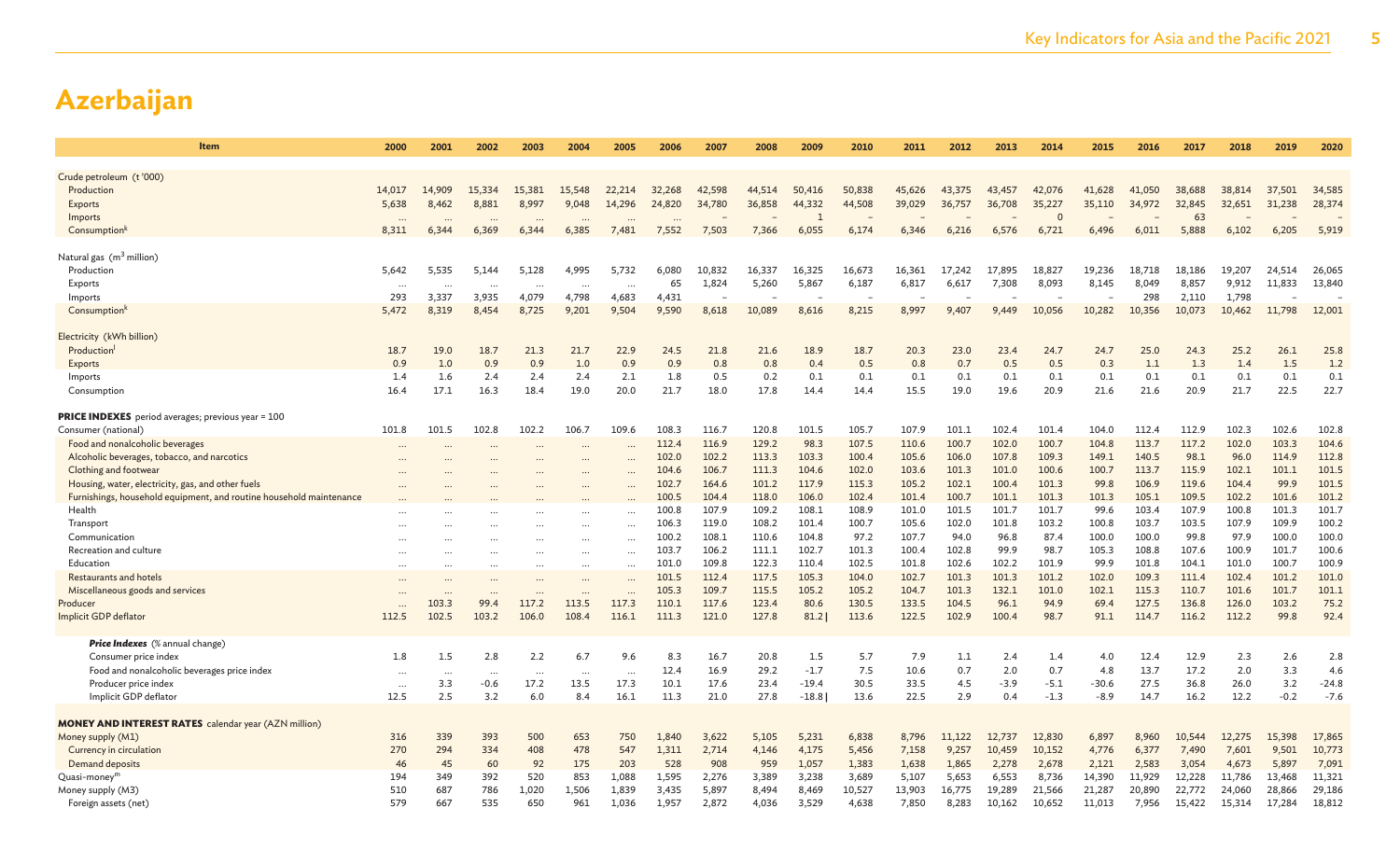| Item                                                  | 2000                   | 2001           | 2002           | 2003     | 2004                     | 2005     | 2006     | 2007            | 2008     | 2009     | 2010           | 2011         | 2012         | 2013     | 2014     | 2015     | 2016     | 2017     | 2018     | 2019     | 2020     |
|-------------------------------------------------------|------------------------|----------------|----------------|----------|--------------------------|----------|----------|-----------------|----------|----------|----------------|--------------|--------------|----------|----------|----------|----------|----------|----------|----------|----------|
|                                                       |                        |                |                |          |                          |          |          |                 |          |          |                |              |              |          |          |          |          |          |          |          |          |
| Domestic credit                                       | 514                    | 502            | 453            | 603      | 966                      | 1,393    | 2,396    | 4,737           | 6,749    | 7,965    | 8,957          | 9,631        | 13,192       | 13.292   | 15,849   | 18,976   | 13,998   | 9,883    | 11,478   | 12,328   | 10,309   |
| Claims on government sector <sup>n</sup>              | 90                     | 137            | 27             | 13       | 21                       | $-52$    | 25       | 93              | $-476$   | $-591$   | $-829$         | $-2,083$     | $-1,934$     | $-3,290$ | $-4,193$ | $-5,651$ | $-3,664$ | $-1,480$ | $-1,580$ | $-2,709$ | $-4,625$ |
| Claims on private sector <sup>o</sup>                 | 424                    | 365            | 426            | 590      | 945                      | 1.445    | 2,371    | 4,644           | 7,225    | 8,556    | 9,786          | 11,714       | 15,126       | 16,582   | 20,042   | 24,627   | 17,662   | 11,363   | 13,058   | 15,036   | 14,934   |
| Other items                                           | $-583$                 | $-481$         | $-202$         | $-232$   | $-420$                   | $-591$   | $-918$   | $-1,712$        | $-2,291$ | $-3,025$ | $-3,068$       | $-3,578$     | $-4,700$     | $-4,164$ | $-4,935$ | $-8,702$ | $-1,064$ | $-2,533$ | $-2,731$ | $-745$   | 65       |
| <b>Money Supply (M3)</b> (% annual change)            | 21.8                   | 34.8           | 14.3           | 29.8     | 47.6                     | 22.1     | 86.8     | 71.7            | 44.0     | $-0.3$   | 24.3           | 32.1         | 20.7         | 15.0     | 11.8     | $-1.3$   | $-1.9$   | 9.0      | 5.7      | 20.0     | 1.1      |
| M3 (% of GDP at current market prices)                | 10.8                   | 12.9           | 13.0           | 14.3     | 17.7                     | 14.7     | 18.3     | 20.8            | 21.2     | 23.8     | 24.8           | 26.7         | 30.6         | 33.2     | 36.5     | 39.1     | 34.6     | 32.4     | 30.0     | 35.2     | 40.3     |
| <b>Interest Rates</b> end of period (% per annum)     |                        |                |                |          |                          |          |          |                 |          |          |                |              |              |          |          |          |          |          |          |          |          |
| On deposits                                           |                        |                |                |          |                          |          |          |                 |          |          |                |              |              |          |          |          |          |          |          |          |          |
| Time: 6 months                                        | 9.9                    | 10.0           | 5.5            | 5.5      | 5.3                      | 7.3      | 7.6      | 9.5             | 9.7      | 8.7      | 8.0            | 8.0          | 7.8          | 6.4      | 6.7      | 8.6      | 11.5     | 7.8      | 6.2      | 4.9      | 8.9      |
| 12 months                                             | 10.4                   | 8.6            | 12.6           | 8.5      | 8.5                      | 9.4      | 10.5     | 12.1            | 12.2     | 12.2     | 11.0           | 10.4         | 10.1         | 9.7      | 9.1      | 8.2      | 5.5      | 12.1     | 9.8      | 9.4      | 8.6      |
| On loans and discounts                                |                        | $\ddots$       | 15.6           | 14.9     | 15.6                     | 15.1     | 16.5     | 17.0            | 17.5     | 15.9     | 16.4           | 16.3         | 15.2         | 14.1     | 13.8     | 13.6     | 12.1     | 13.2     | 14.2     | 13.9     | 13.7     |
| <b>GOVERNMENT FINANCE</b> calendar year (AZN million) |                        |                |                |          |                          |          |          |                 |          |          |                |              |              |          |          |          |          |          |          |          |          |
| General Government <sup>p</sup>                       |                        |                |                |          |                          |          |          |                 |          |          |                |              |              |          |          |          |          |          |          |          |          |
| Revenue                                               | 715                    | 785            | 910            | 1,221    | 1,510                    | 2,055    | 3,869    | 6,007           | 19,875   | 14,645   | 19,956         | 23,762       | 22,682       | 23,591   | 23,642   | 18,696   | 21,301   | 24,856   | 31,812   | 35,252   |          |
| <b>Taxes</b>                                          | 574                    | 714            | 836            | 1,006    | 1,232                    | 1,756    | 3,048    | 5,213           | 6,655    | 5,093    | 5,219          | 6,423        | 7,058        | 7,860    | 8,468    | 8,564    | 8,873    | 9,340    | 10,480   | 11,745   | $\cdots$ |
| Taxes on income, profits, and capital gains           | 220                    | 212            | 258            | 329      | 445                      | 673      | 1,768    | 3,046           | 3,511    | 1,935    | 2,035          | 2,874        | 3,086        | 3,262    | 3,309    | 3,237    | 3,148    | 3,346    | 3,518    | 3,523    | $\cdots$ |
| Payable by individuals                                | 94                     | 95             | 110            | 150      | 222                      | 317      | 407      | 589             | 639      | 595      | 598            | 731          | 827          | 877      | 999      | 1,011    | 1,164    | 1,059    | 1,016    | 975      | $\ldots$ |
| Payable by corporations and other enterprises         | 126                    | 118            | 148            | 178      | 223                      | 355      | 1,361    | 2,458           | 2,872    | 1.340    | 1,437          | 2,143        | 2,259        | 2,385    | 2,310    | 2,227    | 1,984    | 2,287    | 2,502    | 2,548    | $\cdots$ |
| Other taxes on income, profits, and capital gains     | $\cdots$               | $\ddots$       | $\cdots$       |          | $\cdots$                 | $\cdots$ |          | $\cdots$        |          |          |                |              |              |          |          |          |          |          |          |          | $\cdots$ |
| Taxes on payroll and workforce                        |                        |                |                |          |                          |          |          | $\cdots$        |          |          |                |              |              |          |          |          |          |          |          |          |          |
| Taxes on property                                     | 19                     | 23             | 29             | 38       | 46                       | 56       | 74       | 99              | 154      | 103      | 148            | 152          | 148          | 172      | 191      | 212      | 239      | 244      | 247      | 277      |          |
| Taxes on goods and services                           | 268                    | 415            | 472            | 533      | 623                      | 794      | 1,066    | 1,773           | 2,543    | 2,639    | 2,730          | 2,895        | 3,117        | 3,536    | 4,196    | 4,450    | 4,771    | 4,852    | 5,649    | 6,597    |          |
| Taxes on international trade and transaction          | 63                     | 60             | 75             | 93       | 102                      | 205      | 139      | 293             | 439      | 408      | 293            | 431          | 583          | 670      | 681      | 572      | 715      | 898      | 1,066    | 1,348    |          |
| Other taxes                                           | $\boldsymbol{\Lambda}$ | $\overline{4}$ | $\overline{2}$ | 13       | 17                       | 28       | $\Omega$ | $\vert$ 1       | 8        | 8        | 13             | 71           | 125          | 220      | 92       | 93       |          |          |          |          | $\cdots$ |
| Social contributions                                  | $\cdots$               | $\cdots$       | $\cdots$       | $\cdots$ | $\cdots$                 |          | $\cdots$ | $\cdots$        | 955      | 968      | 1,110          | 1,227        | 1,423        | 1,584    | 1,744    | 1,805    | 1,921    | 2,086    | 2,327    | 2,922    |          |
| Grants                                                | 22                     | 6              | 11             | 6        | $\overline{\phantom{a}}$ | 11       | 5        | $\vert - \vert$ |          | $\Omega$ | $\overline{3}$ |              | 12           |          |          | 15       |          |          | 5        |          | $\cdots$ |
| Other revenue                                         | 118                    | 65             | 63             | 210      | 277                      | 288      | 816      | 794             | 12,264   | 8,584    | 13,624         | 16,105       | 14,189       | 14.147   | 13.431   | 8,313    | 10,507   | 13,431   | 19,000   | 20,585   | $\cdots$ |
| Expense                                               | 764                    | 808            | 932            | 1,235    | 1,502                    | 2,141    | 3,790    | 6,086           | 7,486    | 8,256    | 8,895          | 9,652        | 12,206       | 12,243   | 13,149   | 13,535   | 16,580   | 19,771   | 17,271   | 18,862   | $\cdots$ |
| Compensation of employees                             | 229                    | 242            | 246            | 298      | 402                      | 539      | 648      | 953             | 1,430    | 1,649    | 1,679          | 1,866        | 1,805        | 1,831    | 2,069    | 2,068    | 2,369    | 2,543    | 2,951    | 3,310    | $\cdots$ |
| Use of goods and services                             | 292                    | 314            | 366            | 525      | 640                      | 870      | 307      | 480             | 742      | 840      | 901            | 978          | 1,360        | 1,529    | 1,718    | 1,698    | 1,977    | 1,414    | 2,039    | 1,637    | $\cdots$ |
| Consumption of fixed capital                          | $\cdots$               | $\cdots$       | $\cdots$       |          | $\cdots$                 |          |          | $\cdots$        | $\cdots$ | $\cdots$ |                | $\cdots$     | $\cdots$     | $\cdots$ | $\cdots$ | $\cdots$ | $\cdots$ | $\cdots$ | $\cdots$ | $\cdots$ | $\cdots$ |
| Interest                                              | 22                     | 17             | 13             | 11       | 9                        | 8        | 13       | 30              | 33       | 79       | 40             | 170          | 90           | 158      | 84       | 211      | 614      | 495      | 769      | 635      |          |
| Subsidies                                             | 27                     | 36             | 35             | 37       | 31                       | 95       | 41       | 161             | 533      | 657      | 702            | 769          | 943          | 1,216    | 1,391    | 1,807    | 355      | 1,131    | 1,044    | 904      | $\cdots$ |
| Grants                                                | 5                      | 6              | 8              | 14       | 13                       | 14       | 105      | 7               | 10       | 16       | 9              | <sup>9</sup> | <sup>9</sup> | 13       | 13       | 15       | 43       | 48       | 86       | 36       | $\cdots$ |
| Social benefits                                       | 134                    | 139            | 180            | 191      | 207                      | 270      | 302      | 521             | 1,817    | 2,060    | 2,210          | 2,580        | 3,038        | 3,109    | 3,477    | 3,555    | 4,094    | 4,399    | 4,714    | 6,212    | $\cdots$ |
| Other expense                                         | 56                     | 54             | 83             | 159      | 201                      | 345      | 2,374    | 3,934           | 2,922    | 2,955    | 3,355          | 3,280        | 4,961        | 4,388    | 4,398    | 4,181    | 7,128    | 9,740    | 5,668    | 6,127    | $\ldots$ |
| Net operating balance                                 |                        | $\cdots$       | $\cdots$       | $\cdots$ | $\cdots$                 |          | $\cdots$ | $\cdots$        |          | $\cdots$ | $\ddotsc$      | $\cdots$     | $\cdots$     |          |          | $\cdots$ | $\cdots$ |          | $\cdots$ |          | $\cdots$ |
| Gross operating balance                               | $-49$                  | $-23$          | $-22$          | $-14$    | $\overline{7}$           | -86      | 79       | $-80$           | 12,389   | 6,390    | 11,061         | 14,111       | 10,476       | 11,348   | 10,493   | 5,161    | 4,721    | 5,086    | 14,542   | 16,390   | $\cdots$ |
| <b>Transactions in Nonfinancial Assets</b>            |                        |                |                |          |                          |          |          |                 |          |          |                |              |              |          |          |          |          |          |          |          |          |
| Net/gross investment in nonfinancial assets           | 31                     | 29             | 46             | 91       | 112                      | 248      | 926      | 2,010           | 4,549    | 3,701    | 4,507          | 7,416        | 7,361        | 8,773    | 7,852    | 6,679    | 3,242    | 3,771    | 6,915    | 11,296   |          |
| <b>Fixed assets</b>                                   |                        |                |                |          |                          |          |          |                 | 4,559    | 3,701    | 4,511          | 7,424        | 7,369        | 8,790    | 7,863    | 6,678    | 3,232    | 3,246    | 5,339    | 7,112    |          |
| Inventories                                           |                        |                |                |          |                          |          |          |                 |          |          |                |              |              |          |          |          |          | 527      | 1,574    | 544      |          |
|                                                       |                        |                |                |          |                          |          |          |                 |          |          |                |              |              |          |          |          |          |          |          |          |          |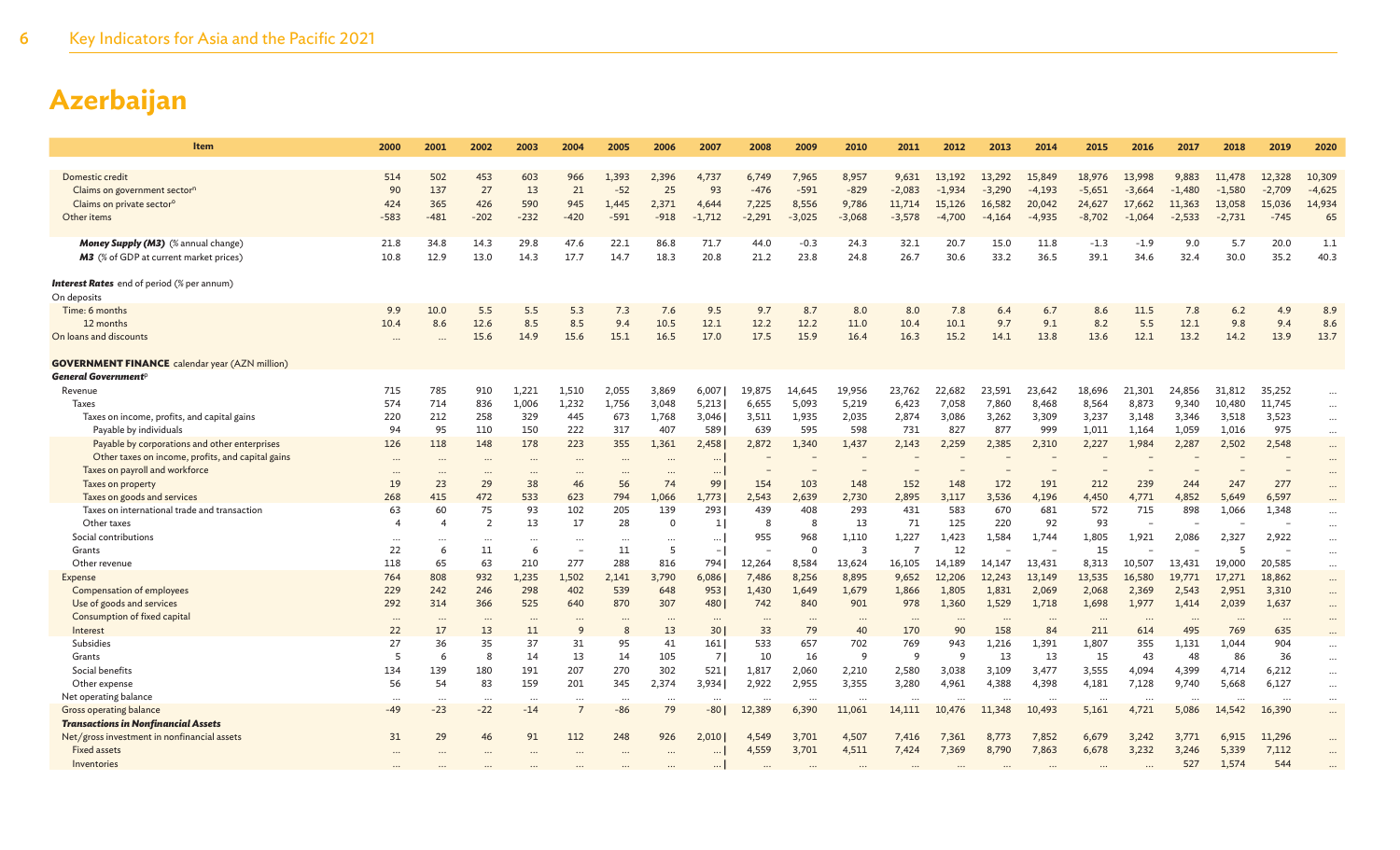| Item                                                                | 2000       | 2001       | 2002       | 2003        | 2004             | 2005       | 2006       | 2007           | 2008           | 2009      | 2010     | 2011           | 2012           | 2013     | 2014     | 2015           | 2016           | 2017           | 2018           | 2019        | 2020                 |
|---------------------------------------------------------------------|------------|------------|------------|-------------|------------------|------------|------------|----------------|----------------|-----------|----------|----------------|----------------|----------|----------|----------------|----------------|----------------|----------------|-------------|----------------------|
|                                                                     |            |            |            |             |                  |            |            |                |                |           |          |                |                |          |          |                |                |                |                |             |                      |
| Valuables<br>Nonproduced assets                                     |            |            |            |             |                  |            |            |                |                |           | $-5$     | -8             | $-8$           | $-17$    | $-11$    | $\Omega$       | 10             | $-2$           | $\overline{2}$ | 3,628<br>12 | $\cdots$             |
| Expenditure                                                         | 795        | 837        | 978        | 1,325       | 1,614            | 2,389      | 4,716      | 8,096          | 12,035         | 11,956    | 13,402   | 17,068         | 19,567         | 21,017   | 21,001   | 20,214         | 19,822         | 23,542         | 24,186         | 30,158      | $\cdots$<br>$\cdots$ |
| Net lending/Net borrowing                                           | $-80$      | $-52$      | $-68$      | $-104$      | $-105$           | $-334$     | $-847$     | $-2,089$       | 7,840          | 2,689     | 6,554    | 6,694          | 3,115          | 2,575    | 2,641    | $-1,518$       | 1,479          | 1,315          | 7,627          | 5,095       | $\cdots$             |
| Primary balance                                                     | $-58$      | $-35$      | $-55$      | $-93$       | $-96$            | $-325$     | $-834$     | $-2,060$       | 7,872          | 2,768     | 6,594    | 6,864          | 3,205          | 2,732    | 2,725    | $-1,306$       | 2,093          | 1,810          | 8,396          | 5,729       | $\cdots$             |
| <b>Transactions in Financial Assets and Liabilities (Financing)</b> |            |            |            |             |                  |            |            |                |                |           |          |                |                |          |          |                |                |                |                |             |                      |
| Net acquisition of financial assets                                 |            |            |            |             |                  |            |            | 27             | 7,833          | 2,563     | 6,607    | 6,412          | 3,039          | 1,634    | 3,347    | $-2,098$       | 746            | 159            | 5,669          | 3,030       | $\cdots$             |
| Domestic                                                            |            |            |            |             | $\cdots$         | $\ddots$   | $\cdots$   | $\cdots$       |                |           | 6,607    | 6,412          | 3,039          | 1,634    | 3,286    | $-2,169$       | $-402$         | $-926$         | 5,741          | 131         | $\cdots$             |
| External                                                            |            |            | $\cdots$   |             | $\cdots$         | $\cdots$   | $\cdots$   | $\cdots$       |                | $\cdots$  | $\cdots$ | $\cdots$       | $\cdots$       | $\cdots$ | 61       | 72             | 1,148          | 1,085          | $-72$          | 2,900       | $\cdots$             |
| Net incurrence of liabilities                                       |            |            | $\cdots$   |             | $\cdots$         |            | 85         | 31             | -6             | $-126$    | 53       | $-283$         | $-76$          | $-941$   | 706      | $-531$         | $-714$         | $-1,154$       | $-1,639$       | $-190$      | $\cdots$             |
| Domestic                                                            |            |            |            |             |                  |            |            | $\cdots$       | 74             | $-52$     | 106      | $-109$         | 45             | $-470$   | 987      | $-91$          | $-54$          | $-10$          | $-23$          | $-16$       | $\cdots$             |
| Externa                                                             |            |            |            |             |                  |            |            | $\cdots$       | $-80$          | $-74$     | $-52$    | $-173$         | $-122$         | $-471$   | $-282$   | $-440$         | $-660$         | $-1.144$       | $-1,616$       | $-174$      | $\ldots$             |
| <b>Government Finance</b> (% of GDP at current market prices)       |            |            |            |             |                  |            |            |                |                |           |          |                |                |          |          |                |                |                |                |             |                      |
| Revenue                                                             | 15.1       | 14.7       | 15.0       | 17.1        | 17.7             | 16.4       | 20.6       | 21.2           | 49.5           | 41.1      | 47.0     | 45.6           | 41.4           | 40.5     | 40.1     | 34.4           | 35.3           | 35.3           | 39.7           | 43.0        |                      |
| Taxes                                                               | 12.2       | 13.4       | 13.8       | 14.1        | 14.4             | 14.0       | 16.3       | 18.4           | 16.6           | 14.3      | 12.3     | 12.3           | 12.9           | 13.5     | 14.3     | 15.7           | 14.7           | 13.3           | 13.1           | 14.3        | $\cdots$             |
| Taxes payable by individuals                                        | 2.1        | 1.8        | 1.8        | 2.1         | 2.6              | 2.5        | 2.2        | 2.1            | 1.6            | 1.7       | 1.4      | 1.4            | 1.5            | 1.5      | 1.7      | 1.9            | 1.9            | 1.5            | 1.3            | 1.2         | $\cdots$             |
| Taxes payable by corporations and other enterprises                 | 2.7        | 2.2        | 2.4        | 2.5         | 2.6              | 2.8        | 7.3        | 8.7            | 7.2            | 3.8       | 3.4      | 4.1            | 4.1            | 4.1      | 3.9      | 4.1            | 3.3            | 3.3            | 3.1            | 3.1         | $\ldots$             |
| Expenditure                                                         | 16.8       | 15.7       | 16.1       | 18.5        | 18.9             | 19.1       | 25.2       | 28.5           | 30.0           | 33.6      | 31.6     | 32.8           | 35.7           | 36.1     | 35.6     | 37.2           | 32.8           | 33.5           | 30.2           | 36.8        | $\cdots$             |
| Net lending/Net borrowing                                           | $-1.7$     | $-1.0$     | $-1.1$     | $-1.5$      | $-1.2$           | $-2.7$     | $-4.5$     | $-7.4$         | 19.5           | 7.6       | 15.4     | 12.9           | 5.7            | 4.4      | 4.5      | $-2.8$         | 2.4            | 1.9            | 9.5            | 6.2         | $\cdots$             |
| Primary balance                                                     | $-1.2$     | $-0.7$     | $-0.9$     | $-1.3$      | $-1.1$           | $-2.6$     | $-4.4$     | $-7.3$         | 19.6           | 7.8       | 15.5     | 13.2           | 5.9            | 4.7      | 4.6      | $-2.4$         | 3.5            | 2.6            | 10.5           | 7.0         | $\cdots$             |
| <b>Expenditure by Function, General Government</b>                  |            |            |            |             |                  |            |            |                |                |           |          |                |                |          |          |                |                |                |                |             |                      |
| Total expenditure                                                   | 764        | 808        | 932        | 1,235       | 1,502            | 2,141      | 3,790      | 6,086          | 12,035         | 11,956    | 13,402   | 17,068         | 19,567         | 21,017   | 21,001   | 20,209         | 19,807         | 23,551         | 24,236         | 26,529      |                      |
| General public services                                             | 52         | 61         | 72         | 98          | 123              | 168        | 403        | 469            | 940            | 777       | 1,383    | 1,810          | 2,704          | 2,152    | 3,474    | 3,364          | 2,629          | 2,637          | 3,886          | 4,868       |                      |
| Defense                                                             | $\cdots$   | $\cdots$   | $\cdots$   | $\ddotsc$   | $\cdots$         | $\cdots$   | $\cdots$   | $\cdots$       | 1,324          | 1,187     | 1,189    | 1,349          | 1,405          | 1,490    | 1,522    | 1,707          | 2,084          | 2,513          | 2,693          | 3,004       | $\cdots$             |
| Public order and safety                                             | 74         | 85         | 95         | 121         | 156              | 206        | 279        | 431            | 552            | 672       | 694      | 738            | 965            | 1,086    | 1,145    | 1,149          | 1,279          | 1,336          | 1,516          | 1,714       | $\cdots$             |
| Economic affairs                                                    | 71         | 86         | 117        | 214         | 255              | 405        | 1,185      | 2,258          | 4.973          | 4,144     | 4,777    | 7,162          | 7,386          | 9,077    | 8,074    | 7,176          | 5,319          | 9,258          | 7,800          | 7,781       | $\cdots$             |
| Environmental protection                                            | $\Omega$   | $\Omega$   | 1          | $\mathbf 0$ | 1                | -1         | 1          | $\overline{2}$ | 10             | 11        | 11       | 12             | 13             | 14       | 15       | $\overline{4}$ | 24             | 15             | 17             | 14          | $\cdots$             |
| Housing and community amenities                                     | 19         | 16         | 20         | 29          | 36               | 40         | 62         | 92             | 191            | 224       | 216      | 333            | 462            | 432      | 451      | 418            | 476            | 301            | 444            | 345         | $\cdots$             |
| Health                                                              | 41         | 42         | 45         | 55          | 74               | 115        | 162        | 257            | 358            | 414       | 439      | 507            | 623            | 633      | 685      | 728            | 729            | 732            | 735            | 905         | $\cdots$             |
| Recreation, culture, and religion                                   | $\cdots$   | $\cdots$   | $\cdots$   | $\cdots$    | $\cdots$         | $\cdots$   | $\cdots$   | $\ldots$       | 147            | 164       | 175      | 198            | 249            | 283      | 303      | 281            | 698            | 264            | 313            | 351         | $\cdots$             |
| Education                                                           | 182<br>139 | 186<br>146 | 191<br>190 | 235<br>214  | 294<br>237       | 373<br>305 | 479<br>342 | 723<br>595     | 1,024<br>2,250 | 1,201     | 1,231    | 1,327<br>3,633 | 1,514<br>4,246 | 1,496    | 1,617    | 1,671          | 1,871<br>4,698 | 1,842<br>4,653 | 2,049          | 2,280       | $\cdots$             |
| Social protection<br>Othersq                                        | 186        | 184        | 202        | 269         | 328              | 528        | 878        | 1,260          |                | 2,742     | 2,908    |                |                | 4,354    | 3,714    | 3,710          |                |                | 4,784          | 5,268       | $\ddots$             |
|                                                                     |            |            |            |             |                  |            |            |                |                | $\ddotsc$ | $\cdots$ |                | $\cdots$       |          | $\cdots$ | $\cdots$       | $\cdots$       | $\cdots$       | $\cdots$       |             |                      |
| <b>Expenditure by Function</b> (% of GDP at current market prices)  |            |            |            |             |                  |            |            |                |                |           |          |                |                |          |          |                |                |                |                |             |                      |
| Education                                                           | 3.9        | 3.5        | 3.2        | 3.3         | 3.4              | 3.0        | 2.6        | 2.5            | 2.6            | 3.4       | 2.9      | 2.5            | 2.8            | 2.6      | 2.7      | 3.1            | 3.1            | 2.6            | 2.6            | 2.8         | $\ldots$             |
| Health                                                              | 0.9        | 0.8        | 0.7        | 0.8         | 0.9              | 0.9        | 0.9        | 0.9            | 0.9            | 1.2       | 1.0      | 1.0            | 1.1            | 1.1      | 1.2      | 1.3            | 1.2            | 1.0            | 0.9            | 1.1         | $\cdots$             |
| Social protection                                                   | 3.0        | 2.7        | 3.1        | 3.0         | 2.8              | 2.4        | 1.8        | 2.1            | 5.6            | 7.7       | 6.8      | 7.0            | 7.8            | 7.5      | 6.3      | 6.8            | 7.8            | 6.6            | 6.0            | 6.4         | $\ddots$             |
|                                                                     |            |            |            |             |                  |            |            |                |                |           |          |                |                |          |          |                |                |                |                |             |                      |
| <b>EXTERNAL TRADE</b> <sup>r</sup> calendar year (\$ million)       |            |            |            |             |                  |            |            |                |                |           |          |                |                |          |          |                |                |                |                |             |                      |
| Exports, fob                                                        | 1,745      | 2,314      | 2,168      | 2,590       | 3,615            | 7,649      | 13,003     | 21,242         | 30,563         | 21,056    | 26,374   | 34,393         | 32,374         | 31,703   | 28,260   | 15,586         | 13.211         | 15,152         | 20,794         | 19,868      | 12,588               |
| mports, fob                                                         | 1,172      | 1,431      | 1,666      | 2,626       | 3,516            | 4,350      | 5,191      | 6,036          | 7,550          | 6,230     | 6,662    | 10,056         | 10,192         | 10,321   | 9,332    | 9,774          | 9,004          | 9,037          | 10,952         | 11,335      | 10,077               |
| Trade balance                                                       | 573        | 883        | 502        | $-36$       | 100 <sub>l</sub> | 3,299      | 7,812      | 15,206         | 23,014         | 14,827    | 19,712   | 24,337         | 22,182         | 21,382   | 18,928   | 5,812          | 4,206          | 6,115          | 9,841          | 8,533       | 2,512                |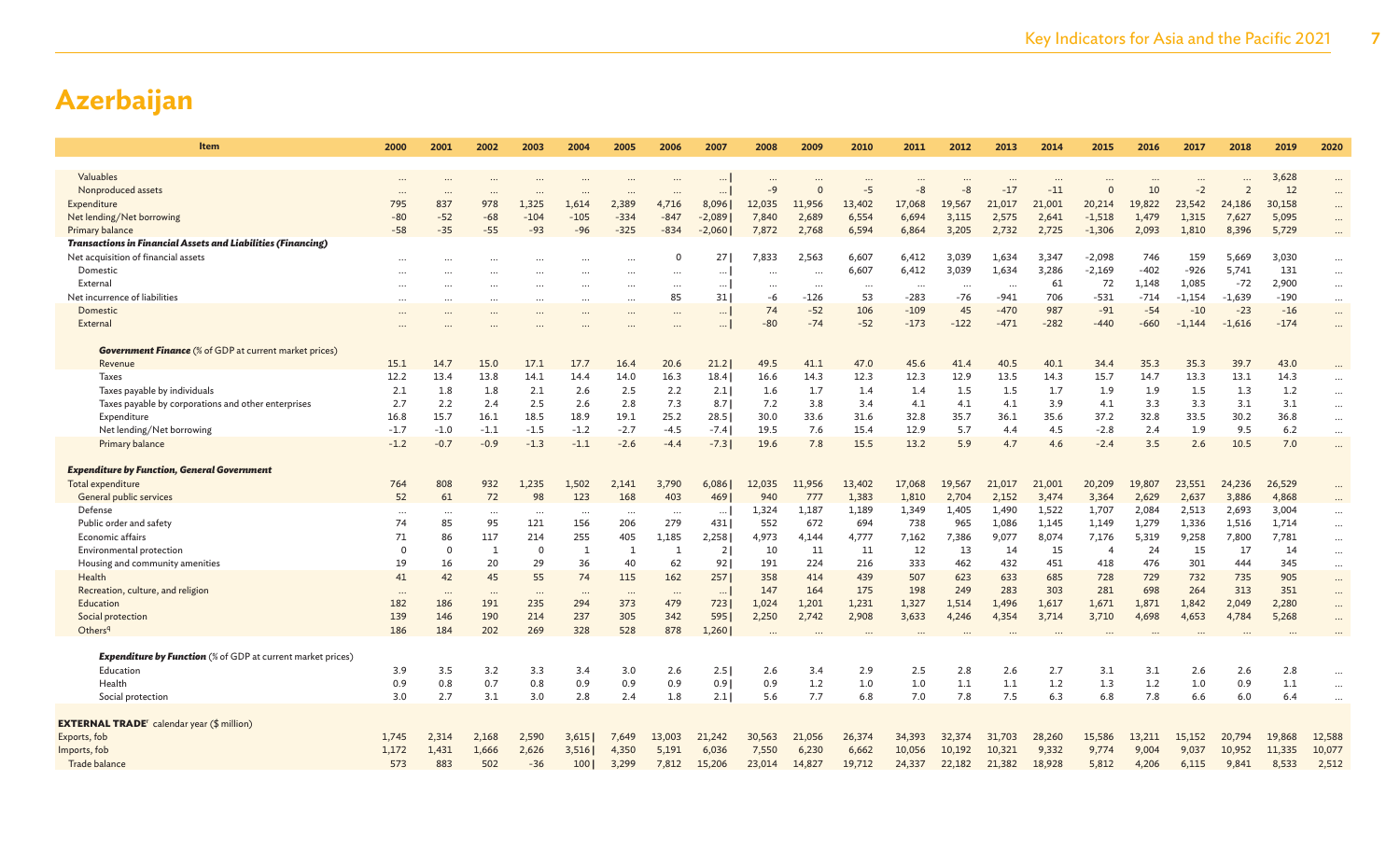| Item                                                               | 2000     | 2001     | 2002              | 2003           | 2004       | 2005           | 2006             | 2007       | 2008              | 2009              | 2010       | 2011       | 2012                                       | 2013             | 2014       | 2015              | 2016       | 2017              | 2018                      | 2019       | 2020       |
|--------------------------------------------------------------------|----------|----------|-------------------|----------------|------------|----------------|------------------|------------|-------------------|-------------------|------------|------------|--------------------------------------------|------------------|------------|-------------------|------------|-------------------|---------------------------|------------|------------|
|                                                                    |          |          |                   |                |            |                |                  |            |                   |                   |            |            |                                            |                  |            |                   |            |                   |                           |            |            |
| <b>External Trade</b> (% annual change)                            |          |          |                   |                |            |                |                  |            |                   |                   |            |            |                                            |                  |            |                   |            |                   |                           |            |            |
| <b>Exports</b>                                                     | 87.7     | 32.6     | $-6.3$            | 19.5           | 39.6       |                | 70.0             | 63.4       | 43.9              | $-31.1$           | 25.3       | 30.4       | $-5.9$                                     | $-2.1$           | $-10.9$    | $-44.8$           | $-15.2$    | 14.7              | 37.2                      | $-4.5$     | $-36.6$    |
| Imports                                                            | 13.1     | 22.1     | 16.4              | 57.7           | 33.9       |                | 19.3             | 16.3       | 25.1              | $-17.5$           | 6.9        | 50.9       | 1.4                                        | 1.3              | $-9.6$     | 4.7               | $-7.9$     | 0.4               | 21.2                      | 3.5        | $-11.1$    |
| <b>Direction of Trade</b> calendar year (\$ million)               |          |          |                   |                |            |                |                  |            |                   |                   |            |            |                                            |                  |            |                   |            |                   |                           |            |            |
| Exports, total                                                     | 1,743    | 2,315    | 2.165             | 2,590          | 3,612      | 4.347          | 6,372            | 6,057      | 47,756            | 14,693            | 21,360     | 26,571     | 23,908                                     | 23,975           | 21,829     | 12,729            | 13,458     | 15,320            | 19,459                    | 19.636     | 13,741     |
| 1. Italy                                                           | 763      | 1,324    | 1,083             | 1,346          | 1,615      | 1,316          | 2,845            | 941        | 19,220            | 3,788             | 7,044      | 9,341      | 5,548                                      | 5,990            | 4,806      | 2,254             | 4,334      | 5,352             | 5,880                     | 5,639      | 4,172      |
| 2. Turkey                                                          | 105      | 67       | 83                | 107            | 183        | 276            | 388              | 1,056      | 626               | 108               | 171        | 456        | 600                                        | 526              | 502        | 1,477             | 1,186      | 1,394             | 1,826                     | 2,863      | 2,598      |
| 3. Israel                                                          | 135      | 164      | 154               | 138            | 324        | 195            | 685              | 370        | 3,606             | 1,236             | 1,745      | 818        | 1,667                                      | 1,261            | 1,767      | 802               | 664        | 639               | 1,311                     | 1,332      | 438        |
| 4. India                                                           | -1       | 1        | 2                 | - 1            | -5         | $\overline{2}$ | -1               | 145        | 2,432             | 267               | 300        | 367        | 1,891                                      | 1,098            | 778        | 270               | 552        | 404               | 820                       | 956        | 457        |
| 5. Russian Federation                                              | 98       | 78       | 96                | 148            | 210        | 285            | 344              | 527        | 583               | 746               | 774        | 1,187      | 960                                        | 1,078            | 640        | 418               | 409        | 587               | 666                       | 732        | 709        |
| 6. Germany                                                         | 8        | 13       | 29                | $\overline{7}$ | 38         | 35             | 9                | 20         | 205               | 87                | 10         | 523        | 965                                        | 1,357            | 1,926      | 1,224             | 611        | 450               | 781                       | 932        | 234        |
| 7. Czech Republic                                                  | $\Omega$ | $\Omega$ | $\Omega$          | $\overline{1}$ | $\Omega$   | $\mathbf{1}$   | $\Omega$         | $\Omega$   | $\Omega$          | 1                 | $\Omega$   | 204        | 512                                        | 216              | 592        | 550               | 214        | 557               | 938                       | 647        | 228        |
| 8. Georgia                                                         | 75       | 103      | 81                | 110            | 189        | 208            | 285              | 344        | 491               | 395               | 411        | 535        | 571                                        | 519              | 530        | 496               | 417        | 488               | 485                       | 587        | 462        |
| 9. Spain                                                           | 8        | 102      | 104               | 43             | 6          | 76             | 53               | 53         | 1.498             | 317               | 179        | 284        | 67                                         | 75               | 784        | 316               | 495        | 384               | 396                       | 704        | 329        |
| 10. Taipei, China                                                  |          | $\Omega$ | $\mathbf 0$       |                | $\Omega$   | $\Omega$       | $\Omega$         | $\Omega$   | 354               | 680               | 295        | $\Omega$   | 650                                        | 467              | 432        | 112               | 921        | 267               | 714                       | 262        | 48         |
| lmports, total                                                     | 1,171    | 1,430    | 1,665             | 2,625          | 3,515      | 4,210          | 5,266            | 5,713      | 7,165             | 6,094             | 6,601      | 9,756      | 9,653                                      | 10,713           | 9,188      | 9,217             | 8,489      | 8,783             | 11,465                    | 13,668     | 10,746     |
| 1. Russian Federation                                              | 249      | 153      | 281               | 384            | 569        | 717            | 1,182            | 1,004      | 1,350             | 1,072             | 1,145      | 1,641      | 1,378                                      | 1,505            | 1,314      | 1,438             | 1,642      | 1,554             | 1,885                     | 2,290      | 1,962      |
| 2. Turkey                                                          | 129      | 148      | 156               | 195            | 225        | 313            | 385              | 625        | 807               | 907               | 771        | 1,302      | 1,520                                      | 1.464            | 1,287      | 1,171             | 1,182      | 1,274             | 1,577                     | 1,646      | 1,563      |
| 3. China, People's Republic of                                     | 23       | 42       | 51                | 92             | 145        | 174            | 222              | 279        | 479               | 485               | 588        | 628        | 632                                        | 566              | 697        | 512               | 704        | 855               | 1,197                     | 1,432      | 1,413      |
| 4. United States                                                   | 118      | 231      | 99                | 133            | 132        | 141            | 198              | 269        | 268               | 261               | 206        | 631        | 716                                        | 377              | 563        | 847               | 472        | 721               | 527                       | 768        | 636        |
| 5. Germany                                                         | 68       | 73       | 83                | 170            | 198        | 256            | 404              | 472        | 599               | 554               | 607        | 845        | 780                                        | 823              | 704        | 690               | 390        | 444               | 660                       | 712        | 583        |
| 6. Ukraine                                                         | 36       | 39       | 80                | 119            | 170        | 226            | 318              | 466        | 567               | 512               | 466        | 558        | 539                                        | 589              | 420        | 310               | 287        | 460               | 470                       | 467        | 418        |
| 7. Switzerland                                                     | 56       | 18       | 21                | 17             | 27         | 27             | 46               | 44         | 80                | 92                | 97         | 181        | 134                                        | 160              | 94         | 99                | 63         | 57                | 513                       | 1,223      | 80         |
| 8. Italy                                                           | 28       | 25       | 26                | 74             | 107        | 95             | 125              | 141        | 191               | 128               | 118        | 255        | 263                                        | 249              | 273        | 588               | 332        | 319               | 340                       | 372        | 396        |
| 9. Iran                                                            | 57       | 55       | 58                | 51             | 45         | 76             | 86               | 105        | 97                | 79                | 118        | 160        | 176                                        | 208              | 147        | 90                | 172        | 240               | 415                       | 453        | 301        |
| 10. United Kingdom                                                 | 59       | 54       | 85                | 286            | 422        | 385            | 454              | 411        | 386               | 275               | 303        | 486        | 496                                        | 1,334            | 978        | 553               | 495        | 240               | 264                       | 233        | 297        |
| <b>BALANCE OF PAYMENTS</b> <sup>s</sup> calendar year (\$ million) |          |          |                   |                |            |                |                  |            |                   |                   |            |            |                                            |                  |            |                   |            |                   |                           |            |            |
| Current account balance                                            | $-167.8$ | $-51.8$  | $-768.4$          | $-2,020.6$     | $-2,589.2$ | 167.3          | 3,774.5          | 9,000.4    | 16,455.4 10,416.5 |                   | 15,020.7   |            | 17, 154.8  14, 881.3  13, 079.4  10, 430.5 |                  |            | -222.5            | $-1,363.4$ | 1,684.6           | 6,051.1                   | 4.364.9    | $-227.6$   |
| Balance on goods                                                   | 319.3    | 613.9    | 481.6             | $-98.2$        | 161.3      | 3,299.1        | 7,812.2          | 15,205.8   | 23,013.6 14,826.6 |                   | 19,711.5   |            | 24,337.1 22,181.6 21,382.4 18,927.6        |                  |            | 5,812.4           | 4,206.3    | 6,114.7           | 9,841.3                   | 8,533.0    | 2,511.6    |
| Exports                                                            | 1,858.3  | 2,078.9  | 2,305.0           | 2,624.5        | 3,743.0    |                | 7,649.0 13,002.9 | 21,241.7   |                   | 30,563.1 21,056.5 | 26,373.7   |            | 34,392.7 32,374.1 31,703.0 28,259.6        |                  |            | 15,586.1 13,210.5 |            | 15,152.1 20,793.8 |                           | 19,868.3   | 12,588.2   |
| Imports                                                            | 1,539.0  | 1,465.1  | 1.823.3           | 2,722.7        | 3,581.7    | 4.349.9        | 5,190.7          | 6,035.9    | 7,549.5           | 6,229.9           | 6,662.1    |            | 10,055.6 10,192.5 10,320.6                 |                  | 9,332.0    | 9,773.6           | 9,004.2    |                   | 9,037.3 10,952.4 11,335.3 |            | 10,076.6   |
| <b>Balance on services</b>                                         | $-224.7$ | $-375.0$ | $-935.6$          | $-1,614.5$     | $-2,238.4$ | $-1,970.0$     | $-1,923.4$       | $-2,131.0$ | $-2,342.6$        | $-1,612.6$        | $-1,732.9$ | $-2,995.8$ | $-2,923.8$                                 | $-4,189.0$       | $-6,089.6$ | $-4,228.9$        | $-3,154.5$ | $-3,379.3$        | $-2,062.1$                | $-2,615.7$ | $-2,840.7$ |
| Credit                                                             | 259.8    | 289.8    | 362.1             | 432.0          | 492.0      | 683.0          | 939.9            | 1,247.5    | 1,546.9           | 1,776.3           | 2,064.9    | 2,719.6    | 4,280.8                                    | 4,130.9          | 4,297.2    | 4,444.0           | 4,368.3    | 4,688.4           | 4.690.7                   | 3,761.5    | 2,620.6    |
| Debit                                                              | 484.5    | 664.9    | 1,297.7           | 2,046.5        | 2,730.4    | 2,653.0        | 2,863.3          | 3,378.6    | 3,889.5           | 3,388.9           | 3,797.8    | 5,715.4    | 7,204.6                                    | 8,319.9 10,386.7 |            | 8,672.9           | 7,522.8    | 8,067.8           | 6,752.8                   | 6,377.1    | 5,461.3    |
| Balance on primary income                                          | $-335.5$ | $-367.2$ | $-384.7$          | $-442.0$       | $-700.6$   | $-1,645.6$     | $-2,680.6$       | $-5,079.4$ | -5,266.0          | $-3,519.2$        | $-3,467.1$ | $-4,859.9$ | $-4,326.5$                                 | -4,120.6         | $-2,581.7$ | -2,027.8          | $-2,472.1$ | $-1,759.5$        | $-2,459.6$                | $-2,061.0$ | $-456.3$   |
| Credit                                                             | 55.9     | 41.5     | 37.1              | 52.7           | 52.9       | 201.8          | 280.0            | 327.8      | 595.1             | 551.4             | 675.5      | 1,018.7    | 1,091.9                                    | 1,029.3          | 1,673.9    | 1,258.2           | 920.9      | 1,285.0           | 1,630.8                   | 1,589.5    | 1,855.5    |
| Debit                                                              | 391.4    | 408.7    | 421.8             | 494.7          | 753.5      | 1,847.4        | 2,960.6          | 5,407.2    | 5,861.2           | 4,070.6           | 4,142.6    | 5,878.6    | 5,418.4                                    | 5,149.9          | 4,255.6    | 3,286.0           | 3,393.0    | 3,044.6           | 4,090.4                   | 3,650.5    | 2,311.8    |
| Balance on secondary income                                        | 73.1     | 76.6     | 70.4              | 134.1          | 188.5      | 483.9          | 566.3            | 1,005.0    | 1,050.5           | 721.7             | 509.1      | 673.3      | $-50.0$                                    | 6.7              | 174.2      | 221.7             | 56.8       | 708.7             | 731.4                     | 508.6      | 557.8      |
| Credit                                                             | 135.1    | 176.5    | 228.2             | 225.1          | 262.6      | 626.2          | 748.2            | 1.313.4    | 1,500.1           | 1,292.4           | 1,420.5    | 1,882.3    | 1,953.1                                    | 1.647.7          | 1,799.7    | 1,227.0           | 620.5      | 1.113.0           | 1.168.2                   | 1.019.6    | 1,187.8    |
| Debit                                                              | 62.0     | 99.9     | 157.9             | 90.9           | 74.1       | 142.3          | 182.0            | 308.4      | 449.7             | 570.7             | 911.3      | 1,209.0    | 2,003.1                                    | 1,641.1          | 1,625.5    | 1,005.3           | 563.7      | 404.3             | 436.8                     | 510.9      | 630.0      |
| Capital account                                                    |          |          | -0.3              | $-0.2$         | $-0.1$     | $-0.1$         | 0.3              | 8.5        | 0.6               |                   |            | 0.9        | $-7.0$                                     | $-12.9$          | $-6.9$     | $-43.9$           | $-40.1$    | 100.4             | 1.4                       | $-18.6$    | $-7.4$     |
| Credit                                                             |          |          |                   |                |            |                | 0.3              | 8.5        | 0.6               |                   |            | 14.3       |                                            | 0.4              | 0.1        | $\cdots$          |            | 101.1             | 2.7                       | 3.9        | 0.6        |
| Debit                                                              |          |          | 0.3               | 0.2            | 0.1        | 0.1            |                  | $\cdots$   | $\cdots$          | $\cdots$          | $\ddotsc$  | 13.4       | 7.0                                        | 13.3             | 7.1        | 43.9              | 40.1       | 0.8               | 1.3                       | 22.5       | 8.0        |
| Financial account                                                  | -441.9   | -317.4   | $-1,080.2$        | $-2,361.5$     | $-3,027.4$ | $-525.1$       | 1,731.6          | 5,757.0    | 2,636.9           | 6,028.0           | 3,604.0    | 4,038.5    | 8,094.0                                    | 6,488.8          | 3,419.1    | 9,025.3           | 2,761.6    | 201.4             | 3,190.8                   | $-134.8$   | 2,400.8    |
| Direct investment <sup>t</sup>                                     | $-129.2$ |          | $-226.5 -1,066.8$ | -2,351.8       | $-2,351.3$ | $-459.2$       | 1,289.5          | 5,034.5    | 541.5             | $-147.2$          | $-331.2$   | $-932.6$   | $-812.4$                                   | $-1.141.6$       | $-2,221.6$ | $-787.9$          | $-1,926.0$ | $-303.1$          | 357.9                     | 927.8      | 318.1      |
|                                                                    |          |          |                   |                |            |                |                  |            |                   |                   |            |            |                                            |                  |            |                   |            |                   |                           |            |            |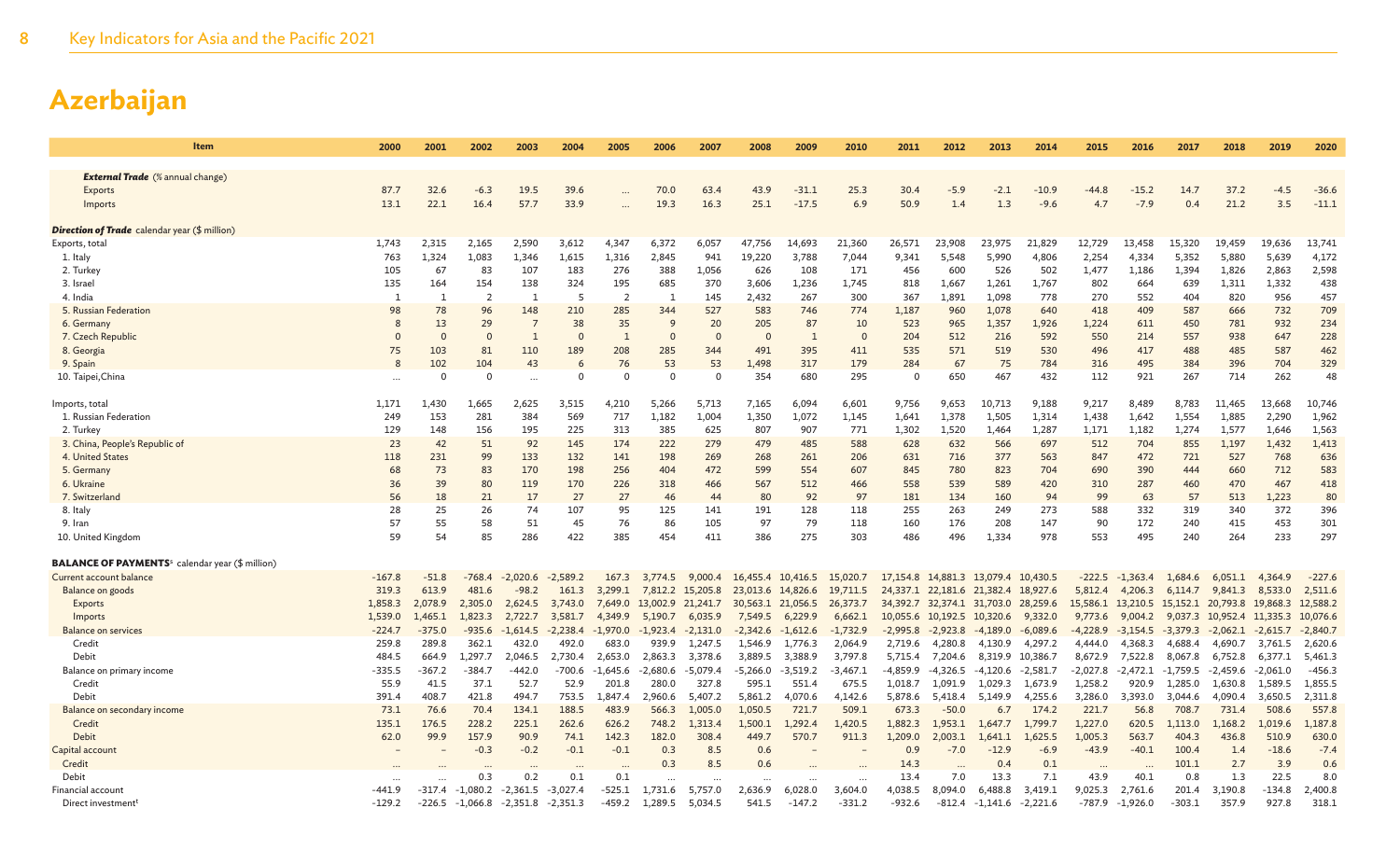| Item                                                           | 2000         | 2001                 | 2002                | 2003         | 2004                | 2005               | 2006               | 2007                | 2008                  | 2009                  | 2010                | 2011                              | 2012         | 2013                  | 2014                  | 2015                   | 2016               | 2017                 | 2018                       | 2019                | 2020         |
|----------------------------------------------------------------|--------------|----------------------|---------------------|--------------|---------------------|--------------------|--------------------|---------------------|-----------------------|-----------------------|---------------------|-----------------------------------|--------------|-----------------------|-----------------------|------------------------|--------------------|----------------------|----------------------------|---------------------|--------------|
|                                                                |              |                      |                     |              |                     |                    |                    |                     |                       |                       |                     |                                   |              |                       |                       |                        |                    |                      |                            |                     |              |
| Portfolio investment <sup>u</sup>                              |              |                      | $-0.4$              | 0.0          | 18.1                | $-30.5$            | 12.1               | 26.4                | 347.4                 | 138.8                 | 138.8               | 316.9                             | $-268.1$     | $-718.5$              | $-1.321.4$            | $-392.4$               | -487.9             | $-2.668.9$<br>$-3.8$ | 1.241.0<br>0.9             | 388.6               | 281.8        |
| <b>Financial derivatives</b>                                   | $\cdots$     | $\ddotsc$<br>$-90.9$ |                     | $-9.7$       | $\ddots$            |                    | $\ddotsc$<br>430.1 |                     |                       |                       | $\ddots$            |                                   | 9.174.5      |                       |                       |                        | $-0.7$             |                      |                            | 4.4                 | 1,800.8      |
| Other investment<br>Net errors and omissions                   | $-312.8$     |                      | $-13.1$<br>$-115.1$ | $-135.3$     | $-694.2$<br>$-54.1$ | $-35.4$<br>$-84.6$ | $-327.1$           | 696.1<br>$-353.8$   | 1,748.0<br>$-1,769.2$ | 6,036.4<br>$-1,697.5$ | 3,796.4<br>$-955.6$ | 4,654.2<br>$-761.0$               | $-1,824.7$   | 8,348.9<br>$-2,736.7$ | 6,962.2<br>$-2,810.3$ | 10,205.5<br>$-2,037.4$ | 5,176.1<br>3,625.9 | 3,177.2<br>387.8     | 1,591.0<br>646.4           | $-1,455.7$<br>661.8 | 648.0        |
| Overall balance <sup>v</sup>                                   | 274.2        | 265.6                | 196.5               | 205.4        | 384.0               | 607.7              | 1,716.1            | 2,898.1             | 12,049.9              | 2,691.0               | 10,461.2            | 12,356.2                          | 4,955.6      | 3,841.0               | 4,194.2               | $-11,329.0$            | $-539.2$           | 1,971.3              | 3,508.1                    | 5,142.9             | $-1,987.7$   |
| Reserves and related items                                     | $-274.2$     | $-265.6$             | $-196.5$            | $-205.4$     | $-384.0$            | $-607.7$           |                    | $-1.716.1 -2.898.1$ | $-12,049.9$           | -2,691.0              | -10,461.2           | $-12,356.2$ $-4,955.6$ $-3,841.0$ |              |                       | -4,194.2              | 11,329.0               | 539.2              | $-1,971.3$           |                            | $-3,508.1 -5,142.9$ | 1,987.7      |
|                                                                |              |                      |                     |              |                     |                    |                    |                     |                       |                       |                     |                                   |              |                       |                       |                        |                    |                      |                            |                     |              |
| <b>Balance of Payments</b> (% of GDP at current market prices) |              |                      |                     |              |                     |                    |                    |                     |                       |                       |                     |                                   |              |                       |                       |                        |                    |                      |                            |                     |              |
| Exports                                                        | 35.2         | 36.4                 | 37.0                | 36.1         | 43.1                | 57.7               | 62.0               | 64.3                | 62.6                  | 47.5                  | 49.8                | 52.1                              | 46.5         | 42.7                  | 37.6                  | 29.4                   | 34.9               | 37.1                 | 44.1                       | 41.2                | 29.5         |
| Imports                                                        | 29.2         | 25.7                 | 29.2                | 37.4         | 41.3                | 32.8               | 24.7               | 18.3                | 15.5                  | 14.1                  | 12.6                | 15.2                              | 14.6         | 13.9                  | 12.4                  | 18.4                   | 23.8               | 22.1                 | 23.2                       | 23.5                | 23.6         |
| Balance on goods                                               | 6.1          | 10.8                 | 7.7                 | $-1.3$       | 1.9                 | 24.9               | 37.2               | 46.0                | 47.1                  | 33.5                  | 37.3                | 36.9                              | 31.8         | 28.8                  | 25.2                  | 11.0                   | 11.1               | 15.0                 | 20.9                       | 17.7                | 5.9          |
| Current account balance                                        | $-3.2$       | $-0.9$               | $-12.3$             | $-27.8$      | $-29.8$             | 1.3                | 18.0               | 27.2                | 33.7                  | 23.5                  | 28.4                | 26.0                              | 21.4         | 17.6                  | 13.9                  | $-0.4$                 | $-3.6$             | 4.1                  | 12.8                       | 9.1                 | $-0.5$       |
| Overall balance                                                | 5.2          | 4.7                  | 3.2                 | 2.8          | 4.4                 | 4.6                | 8.2                | 8.8                 | 24.7                  | 6.1                   | 19.8                | 18.7                              | 7.1          | 5.2                   | 5.6                   | $-21.3$                | $-1.4$             | 4.8                  | 7.4                        | 10.7                | $-4.7$       |
| <b>INTERNATIONAL RESERVES</b> calendar year (\$ million)       |              |                      |                     |              |                     |                    |                    |                     |                       |                       |                     |                                   |              |                       |                       |                        |                    |                      |                            |                     |              |
| Total                                                          | 679.6        | 725.0                | 720.5               | 802.8        | 1,075.1             | 1,177.7            | 2,500.4            | 4,273.1             | 6,467.2               | 5,363.8               | 6,409.0             | 10,273.9 11,277.3                 |              | 15,013.7              | 15,548.6              | 7,909.9                | 7,142.2            | 6,680.6              | 6,666.0                    | 7.043.1             | 7,633.8      |
| Gold, national valuation                                       |              |                      |                     |              |                     |                    |                    |                     |                       | 0.1                   | 0.1                 | 0.1                               | 0.1          | 613.1                 | 902.0                 | 1,618.7                | 1.305.7            | 0.1                  | 0.1                        | 0.2                 | 0.2          |
| Foreign exchange                                               | 673.0        | 722.5                | 719.8               | 784.8        | 1,060.5             | 1,163.8            | 2.484.9            | 4,262.9             | 6,465.5               | 5.125.7               | 6,172.2             | 10,037.7 11,040.0                 |              | 14,162.9              | 14,423.8              | 6,078.2                | 5,629.8            | 6,461.6              | 6,452.3                    | 6,830.6             | 7,412.5      |
| Reserve position in the IMF                                    | 0.0          | 0.0                  | 0.0                 | 0.0          | 0.0                 | 0.0                | 0.0                | 0.1                 | 0.1                   | 0.2                   | 0.2                 | 0.2                               | 0.2          | 0.2                   | 0.2                   | 0.2                    | 77.7               | 82.4                 | 80.4                       | 80.0                | 83.3         |
| <b>SDRs</b>                                                    | 6.6          | 2.5                  | 0.7                 | 18.0         | 14.5                | 13.9               | 15.4               | 10.1                | 1.6                   | 237.8                 | 236.6               | 235.9                             | 237.0        | 237.4                 | 222.5                 | 212.8                  | 128.9              | 136.5                | 133.2                      | 132.3               | 137.8        |
|                                                                |              |                      |                     |              |                     |                    |                    |                     |                       |                       |                     |                                   |              |                       |                       |                        |                    |                      |                            |                     |              |
| <b>EXCHANGE RATES (AZN-\$)</b>                                 |              |                      | 0.98                |              |                     | 0.92               |                    |                     |                       |                       |                     |                                   |              |                       |                       |                        |                    |                      | 1.70                       | 1.70                |              |
| End of period<br>Average of period                             | 0.91<br>0.89 | 0.96<br>0.93         | 0.97                | 0.98<br>0.98 | 0.98<br>0.98        | 0.95               | 0.87<br>0.89       | 0.85<br>0.86        | 0.80<br>0.82          | 0.80<br>0.80          | 0.80<br>0.80        | 0.79<br>0.79                      | 0.79<br>0.79 | 0.78<br>0.78          | 0.78<br>0.78          | 1.56<br>1.02           | 1.77<br>1.60       | 1.70<br>1.72         | 1.70                       | 1.70                | 1.70<br>1.70 |
|                                                                |              |                      |                     |              |                     |                    |                    |                     |                       |                       |                     |                                   |              |                       |                       |                        |                    |                      |                            |                     |              |
| <b>EXTERNAL INDEBTEDNESS</b> calendar year (\$ million)        |              |                      |                     |              |                     |                    |                    |                     |                       |                       |                     |                                   |              |                       |                       |                        |                    |                      |                            |                     |              |
| Total debt outstanding and disbursed                           | 1,585.2      | 1,515.4              | 1.691.7             | 1,941.1      | 2,169.2             | 2,247.0            | 2,796.6            | 3,899.1             | 4,490.5               | 4,548.5               | 7,251.4             | 7,687.7                           | 10,826.8     | 10,573.1              | 12,097.6              |                        | 13,318.8 14,590.0  |                      | 15,300.9 16,211.0 15,840.4 |                     | $\cdots$     |
| Long-term debt                                                 | 893.1        | 924.3                | 1.121.6             | 1.350.7      | 1.584.3             | 1.677.9            | 1.911.3            | 2.421.4             | 3,038.7               | 3.651.0               | 5,970.1             | 7,332.0                           | 8.943.9      | 8.725.8               | 9.852.5               |                        | 11,558.5 12,987.6  | 14,407.5             | 15,427.7                   | 15.011.1            | $\cdots$     |
| Public and publicly guaranteed                                 | 794.5        | 829.1                | 1.049.2             | 1,274.2      | 1,354.1             | 1,490.6            | 1,807.5            | 2,278.4             | 2,711.8               | 3,337.2               | 3,812.1             | 4,715.5                           | 6,191.5      | 6,583.4               | 8,404.0               | 8,711.6                | 10,624.5           | 12,470.1             | 13,956.3                   | 13,976.3            | $\cdots$     |
| Private nonguaranteed                                          | 98.6         | 95.2                 | 72.5                | 76.4         | 230.2               | 187.2              | 103.8              | 143.0               | 326.8                 | 313.8                 | 2,158.0             | 2,616.4                           | 2,752.4      | 2,142.4               | 1,448.5               | 2,846.9                | 2,363.1            | 1,937.4              | 1,471.4                    | 1,034.9             | $\cdots$     |
| Short-term debt                                                | 156.2        | 102.9                | 82.4                | 103.0        | 138.0               | 186.0              | 520.0              | 1.132.0             | 1.136.0               | 595.0                 | 999.0               | 91.0                              | 1.631.1      | 1.604.9               | 2.020.7               | 1,547.5                | 1.396.0            | 674.7                | 569.7                      | 616.9               | $\cdots$     |
| Use of IMF credit                                              | 535.9        | 488.2                | 487.6               | 487.5        | 446.9               | 383.1              | 365.3              | 345.7               | 315.8                 | 302.6                 | 282.4               | 264.7                             | 251.9        | 242.5                 | 224.4                 | 212.8                  | 206.5              | 218.7                | 213.6                      | 212.4               | $\cdots$     |
| External debt (% of GNI)                                       | 32.1         | 28.4                 | 28.9                | 28.4         | 27.2                | 19.4               | 15.3               | 13.9                | 10.3                  | 11.2                  | 14.7                | 12.6                              | 16.6         | 15.1                  | 16.6                  | 26.1                   | 41.2               | 39.1                 | 36.3                       | 34.4                |              |
| Total long-term debt (% of total debt)                         | 56.3         | 61.0                 | 66.3                | 69.6         | 73.0                | 74.7               | 68.3               | 62.1                | 67.7                  | 80.3                  | 82.3                | 95.4                              | 82.6         | 82.5                  | 81.4                  | 86.8                   | 89.0               | 94.2                 | 95.2                       | 94.8                | $\cdots$     |
| Short-term debt (% of total debt)                              | 9.9          | 6.8                  | 4.9                 | 5.3          | 6.4                 | 8.3                | 18.6               | 29.0                | 25.3                  | 13.1                  | 13.8                | 1.2                               | 15.1         | 15.2                  | 16.7                  | 11.6                   | 9.6                | 4.4                  | 3.5                        | 3.9                 | $\cdots$     |
| Debt service (% of exports of goods and services)              | 6.4          | 5.8                  | 6.1                 | 7.2          | 5.7                 | 2.9                | 2.0                | 1.2                 | 1.0                   | 1.6                   | 1.4                 | 2.9                               | 3.4          | 5.3                   | 5.5                   | 9.0                    | 9.5                | 10.6                 | 9.9                        | 8.6                 |              |
|                                                                |              |                      |                     |              |                     |                    |                    |                     |                       |                       |                     |                                   |              |                       |                       |                        |                    |                      |                            |                     |              |
| Debt service transactions during the year (\$ million)         |              |                      |                     |              |                     |                    |                    |                     |                       |                       |                     |                                   |              |                       |                       |                        |                    |                      |                            |                     |              |
| Principal repayments on long-term debt                         | 21.5         | 58.9                 | 87.0                | 116.9        | 146.9               | 151.6              | 180.2              | 74.9                | 172.8                 | 265.2                 | 305.4               | 863.5                             | 946.0        | 1.588.4               | .,564.8               | .,584.3                | 329.3              | 1,771.0              | 2,122.2                    | 1,647.2             | 1,370.       |
| Interest on long-term debt                                     | 37.1         | 22.5                 | 14.4                | 17.0         | 19.7                | 26.9               | 38.9               | 78.6                | 89.6                  | 67.2                  | 78.2                | 234.8                             | 304.3        | 321.1                 | 277.1                 | 293.9                  | 402.6              | 442.8                | 537.9                      | 495.6               | 485.0        |
| Interest on short-term debt                                    | 5.2          | 5.2                  | 3.7                 | 2.9          | 3.6                 | 6.5                | 14.5               | 70.3                | 44.7                  | 12.4                  | 15.2                | 1.4                               | 27.3         | 22.5                  | 26.9                  | 27.4                   | 32.2               | 18.7                 | 22.2                       | 17.9                |              |
| Average terms of new commitments                               |              |                      |                     |              |                     |                    |                    |                     |                       |                       |                     |                                   |              |                       |                       |                        |                    |                      |                            |                     |              |
| Interest rate (% per annum)                                    | 5.4          | 1.4                  | 0.8                 | 1.6          | 2.7                 | 3.0                | 4.5                | 5.5                 | 3.7                   | 1.9                   | 1.9                 | 1.8                               | 2.4          | 0.8                   | 3.4                   | 1.0                    | 3.9                | 3.6                  | 2.1                        | 3.3                 |              |
| Maturity (years)                                               | 19.7         | 33.4                 | 34.8                | 32.0         | 22.0                | 20.4               | 23.1               | 17.2                | 18.2                  | 23.4                  | 13.4                | 14.4                              | 13.8         | 18.7                  | 13.2                  | 10.8                   | 12.0               | 15.1                 | 16.0                       | 12.5                |              |
| Grace period (years)                                           | 3.7          | 9.9                  | 10.3                | 8.4          | 5.5                 | 5.1                | 6.7                | 3.9                 | 4.8                   | 6.0                   | 3.6                 | 2.9                               | 3.3          | 4.1                   | 7.9                   | 1.8                    | 5.9                | 4.5                  | 0.7                        | 1.9                 |              |
| Grant element (%)                                              | 8.1          | 46.8                 | 54.7                | 43.8         | 23.8                | 20.7               | 9.1                | $-4.5$              | 12.3                  | 32.5                  | 20.8                | 21.3                              | 19.0         | 35.0                  | 12.5                  | 20.5                   | 5.8                | 10.9                 | 19.3                       | 11.4                |              |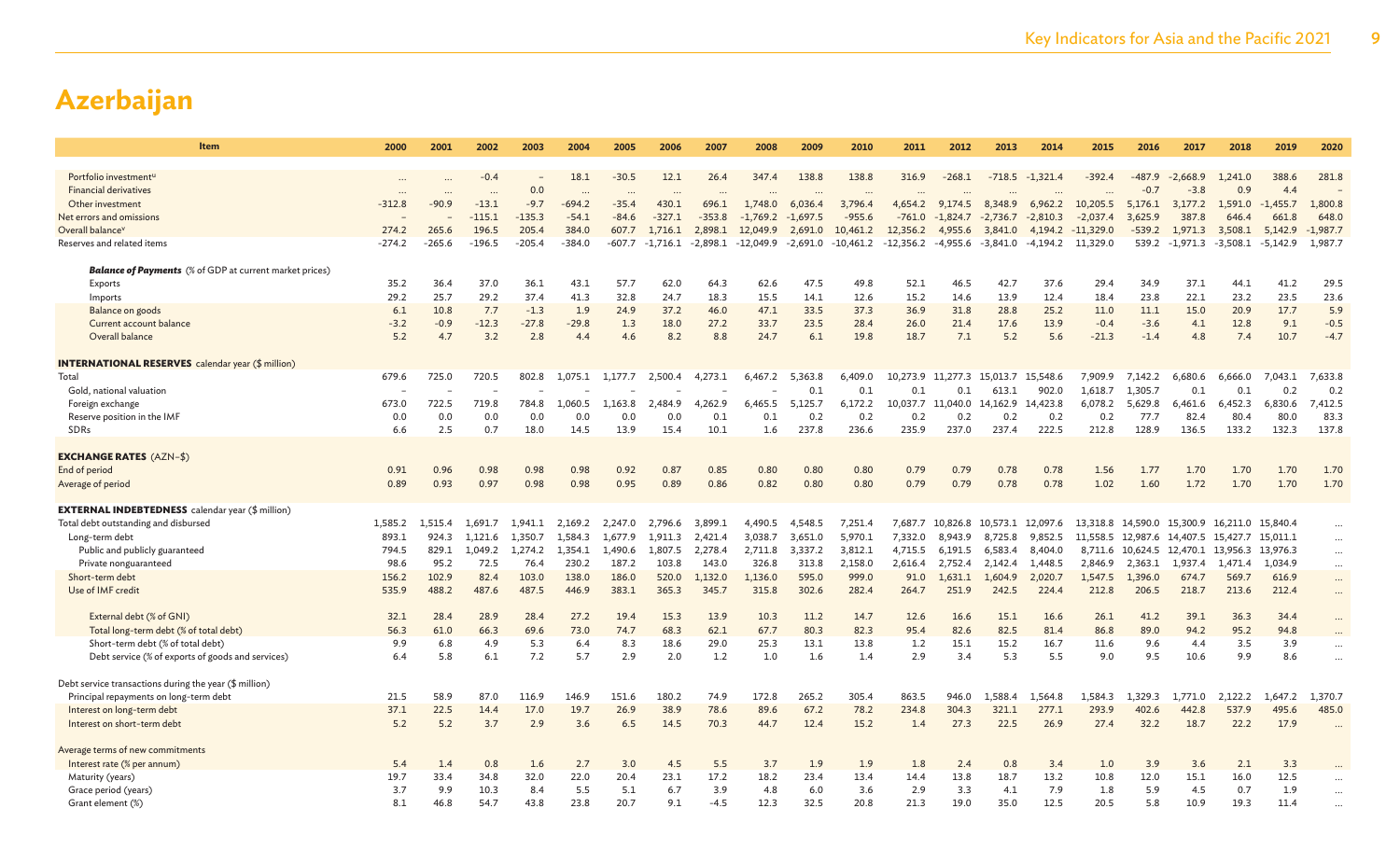... = data not available; | = marks break in series; - = magnitude equals zero; 0 or 0.0 = magnitude is less than half of unit employed; \$ = United States dollars; AZN = Azerbaijan manats; fob = free on board; GDP = gross GNI = gross national income; IMF = International Monetary Fund; km<sup>2</sup> = square kilometer; kWh = kilowatt-hour; m<sup>3</sup> = cubic meter; NPISHs = nonprofit institutions serving households; SDRs = special drawing rights; t = met

- a Data refer to midyear estimates calculated from beginning-of-the-year population from the State Statistical Committee of the Republic of Azerbaijan.
- b Data are based on the results of the 2009 population census and on the International Labour Organization's methodology. For 2015 onward, data are based on the recommendations of the 19th International Conference of Labou
- c Refers to time-related underemployment.
- d For 2000-2009, estimates are based on the 1993 System of National Accounts (SNA). From 2010, transition to the 2008 SNA began, although a global revision of the GDP and sectoral accounts series according to the 2008 SNA
- e For 2000–2004, data refer to transportation and storage, and information and communication.
- f For 2000–2004, combined with transportation and storage.
- g For 2010 onward, the volume of financial intermediation services indirectly measured has been distributed by type of economic activity.
- h Includes NPISHs.
- i Derived from balance-of-payments data.
- Refers to petroleum coke.
- k Excludes losses.
- l Includes hydro and thermal sources.
- m Includes term deposits in national currency and deposits in foreign currency.
- n Refers to net claims on government, including state-owned enterprises.
- o Excludes banks.
- p For 2000–2007, data are based on the State Budget. For 2008 onward, data are based on the IMF's Government Finance Statistics Manual 2014.
- q Includes expenditures on defense and other services not elsewhere classified.
- r For 2005 onward, data are sourced from balance–of–payments statistics.
- s Compiled based on the IMF's Balance of Payments and International Investment Position Manual (sixth edition).
- t Includes oil bonuses.
- u Includes debt securities.
- v Calculated as the sum of current account balance, capital account, and net errors and omissions minus financial account.

#### **Sources:**

| Population               | Asian Development Bank estimates based on data from the State Statistical Committee of the Republic of Azerbaijan (SSC). Official communication, 16 March 2021.                          |
|--------------------------|------------------------------------------------------------------------------------------------------------------------------------------------------------------------------------------|
| Population density       | SSC. Official communication, 16 March 2021; past communication.                                                                                                                          |
| Labor Force              | SSC. Official communication, 16 March 2021; past communication.                                                                                                                          |
| <b>National Accounts</b> | SSC. Official communication, 16 March 2021; past communication.                                                                                                                          |
| Production Index         |                                                                                                                                                                                          |
| Agriculture              | Food and Agriculture Organization of the United Nations. FAOSTAT Database. http://www.fao.org/faostat/en/#data (accessed 8 April 2021).                                                  |
| Mining<br>Manufacturing  | SSC. Official communication, 16 March 2021; past communication.                                                                                                                          |
| Energy                   | SSC. Official communication, 16 March 2021; past communication.                                                                                                                          |
| Price Indexes            | SSC. Official communication, 16 March 2021; past communication.                                                                                                                          |
| Money and Interest Rates | Central Bank of the Republic of Azerbaijan (CBA). Official communication, 17 March 2021; past communication.                                                                             |
| Government Finance       | For 2000-2007: SSC. Official communication, 25 May 2019; past communication.<br>For 2008–2019: Ministry of Finance of the Republic of Azerbaijan. Official communication, 13 March 2021. |